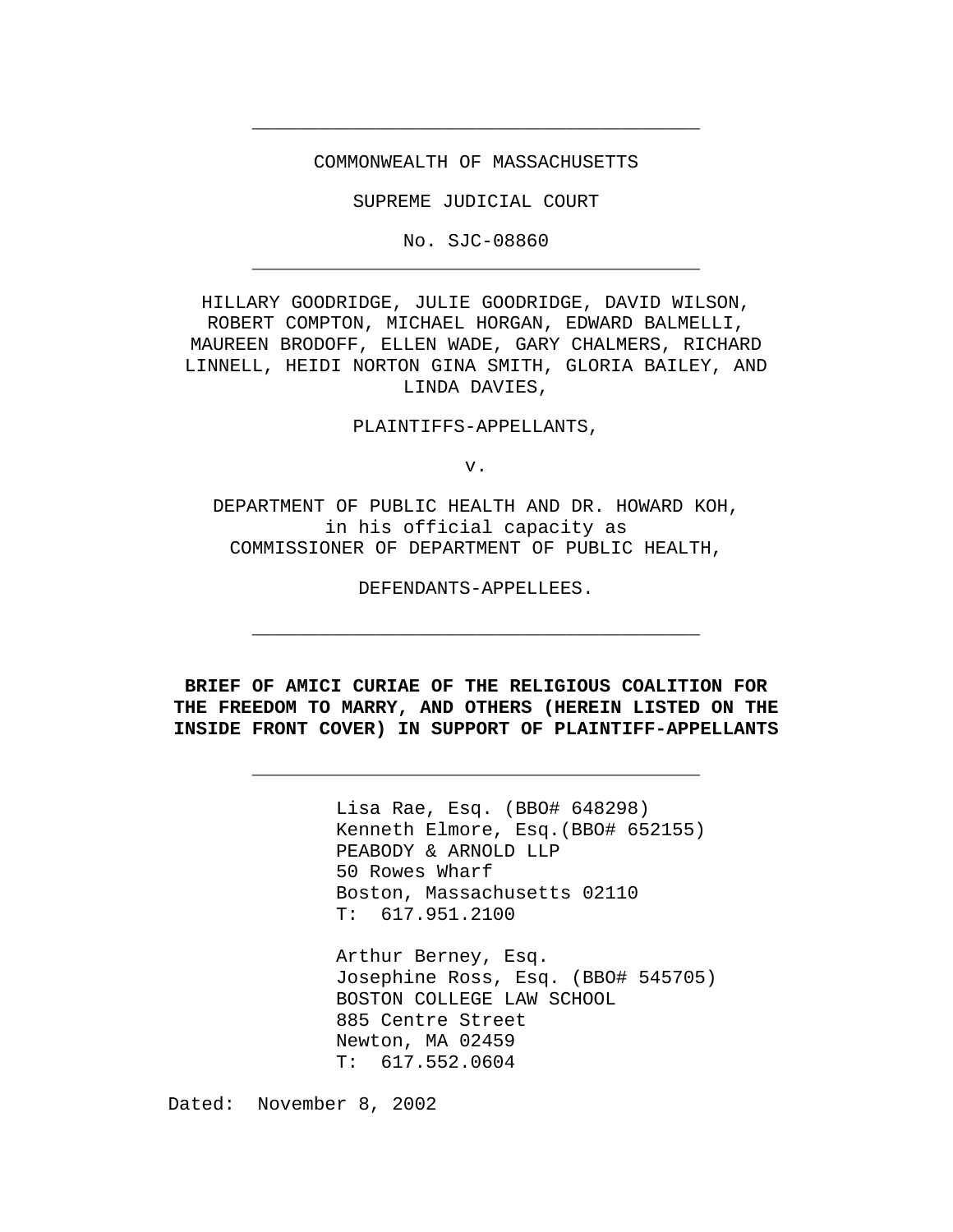#### DIGNITYUSA

DIGNITY BOSTON

THE JEWISH RECONSTRUCTIONIST FEDERATION

KESHET

UNITARIAN UNIVERSALIST ASSOCIATION

UNITARIAN UNIVERSALIST MINISTERS ASSOCIATION MASSACHUSETTS BAY DISTRICT CHAPTER

UNITED CHURCH OF CHRIST COALITION FOR LGBT CONCERNS

UNITED FELLOWSHIP OF METROPOLITAN COMMUNITY CHURCHES

COVENANT OF THE GODDESS

CHURCH OF THE SACRED EARTH; A UNION OF PAGAN CONGREGATIONS

INDIVIDUAL REPRESENTATIVES OF FAITH COMMUNITIES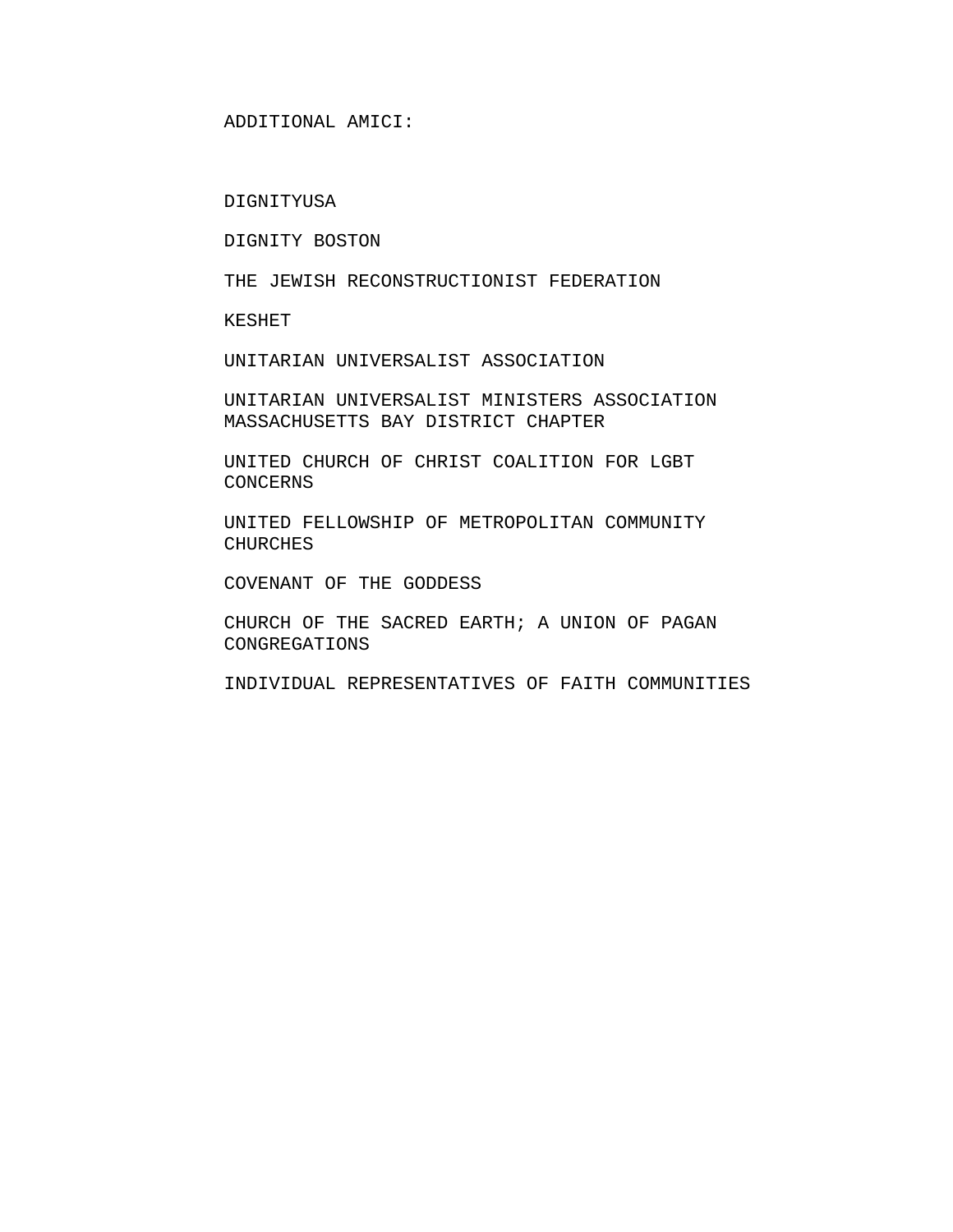### **TABLE OF CONTENTS**

| TABLE OF AUTHORITIES  ii                                                                                                                                                                                                                                                                                                                                                                                                                                                                                                                                                                                                              |
|---------------------------------------------------------------------------------------------------------------------------------------------------------------------------------------------------------------------------------------------------------------------------------------------------------------------------------------------------------------------------------------------------------------------------------------------------------------------------------------------------------------------------------------------------------------------------------------------------------------------------------------|
|                                                                                                                                                                                                                                                                                                                                                                                                                                                                                                                                                                                                                                       |
| STATEMENT OF THE INTEREST OF THE AMICUS CURIAE $\ldots \ldots 1$                                                                                                                                                                                                                                                                                                                                                                                                                                                                                                                                                                      |
|                                                                                                                                                                                                                                                                                                                                                                                                                                                                                                                                                                                                                                       |
| ARGUMENT $\ldots \ldots \ldots \ldots \ldots \ldots \ldots \ldots \ldots \ldots \ldots \ldots \ldots$                                                                                                                                                                                                                                                                                                                                                                                                                                                                                                                                 |
| CIVIL MARRIAGE IS A LEGAL RELATIONSHIP COMPLETELY<br>Ι.<br>SEPARABLE FROM THE RELIGIOUS RITE OF MARRIAGE  4                                                                                                                                                                                                                                                                                                                                                                                                                                                                                                                           |
| CIVIL MARRIAGE IS A LEGAL STATUS CREATED BY<br>Α.<br>THE STATE. $\ldots \ldots \ldots \ldots \ldots \ldots \ldots \ldots \ldots \ldots$<br>RELIGIOUS WEDDINGS ARE RITES CREATED BY<br>B <sub>1</sub><br>COMMUNITIES OF FAITH.  6<br>$\mathsf{C}$ .<br>THE HISTORY OF MARRIAGE IN THE COLONIES AND<br>THE COMMONWEALTH OF MASSACHUSETTS SUPPORT<br>THE INDEPENDENT AND SEPARATE NATURE OF CIVIL<br>MARRIAGE AND RELIGIOUS CEREMONIES.  8<br>ALTHOUGH THE COMMONWEALTH'S MARRIAGE SCHEME<br>D.<br>ALLOWS SOME RELIGIOUS OFFICIALS TO PLAY A<br>ROLE IN SOLEMNIZATION, RELIGIOUS RITES AND<br>CIVIL MARRIAGE REMAIN SEPARATE, AUTONOMOUS |
| II. MANY RELIGIOUS TRADITIONS CELEBRATE THE UNIONS OF<br>SAME-SEX COUPLES IN THEIR RELIGIOUS COMMUNITIES<br>AND SUPPORT CIVIL MARRIAGE RIGHTS FOR SAME-SEX                                                                                                                                                                                                                                                                                                                                                                                                                                                                            |
|                                                                                                                                                                                                                                                                                                                                                                                                                                                                                                                                                                                                                                       |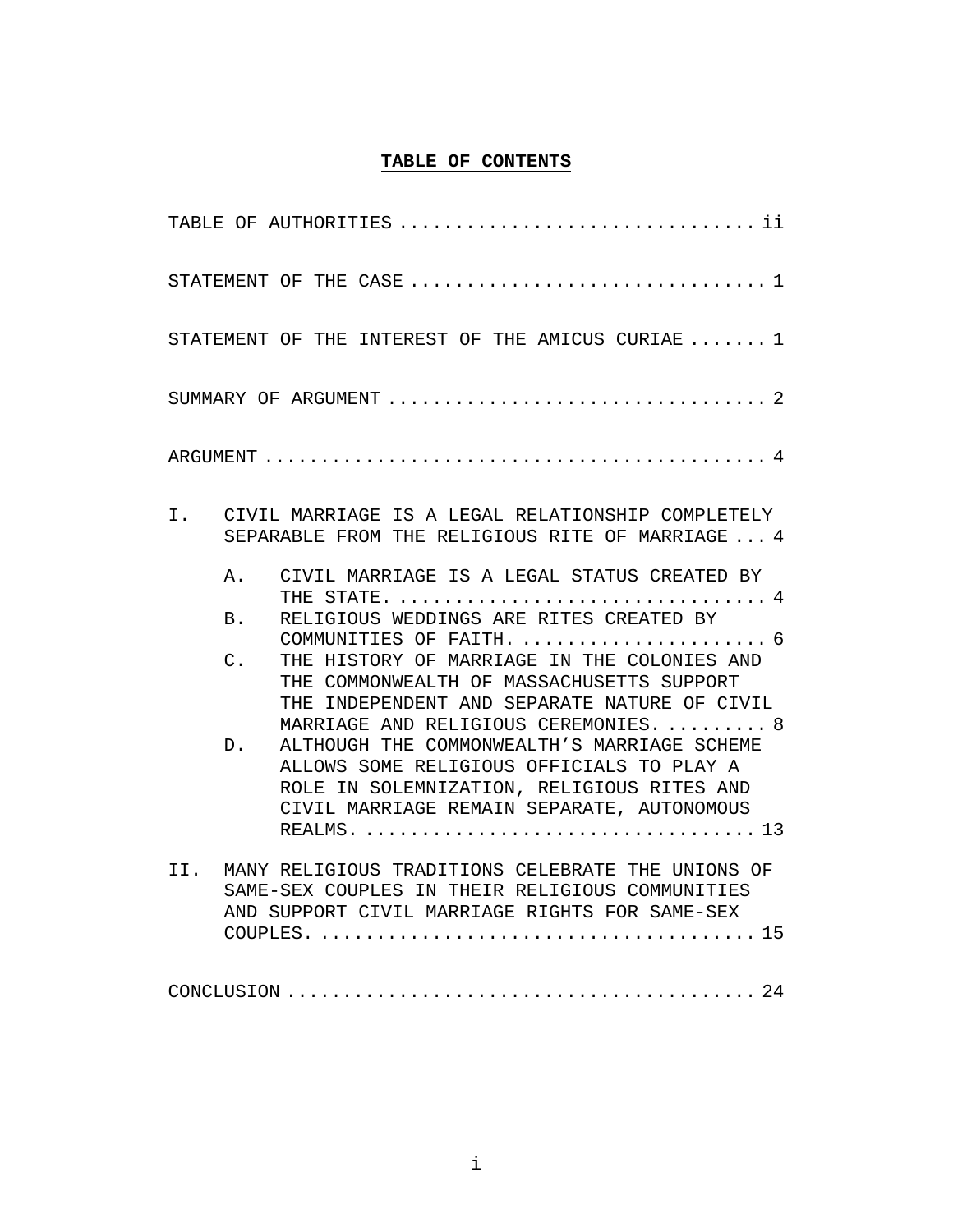### **TABLE OF AUTHORITIES**

### Cases

| Attorney General v. Desilets, 418 Mass. 316, 322-23                                              |
|--------------------------------------------------------------------------------------------------|
|                                                                                                  |
| Adams v. Howe, 14 Mass. 340, 346 (1817)  15                                                      |
| Colo v. Treasurer and Receiver General, 378 Mass. 550,                                           |
| Comm. v. Joyce, 382 Mass. 222, 223 (1981)  23                                                    |
| DeMatteo v. DeMatteo, 436 Mass. 18, 31 (2002)  6                                                 |
| Gould v. Gould, 78 Conn. 242 (1905)  11                                                          |
| Inhab. of Milford v. Inhab. of Worcester, 7 Mass. (1                                             |
| Opinion of the Justices, 214 Mass. 599, 601 (1913)  23                                           |
| Pielech v. Massasoit Greyhound, Inc., 423 Mass. 534,                                             |
| Society of Jesus of New England v. Boston Landmarks<br>Commission, 409 Mass. 38, 41-43 (1990) 15 |

## Statutes

|  |  | Constitution of the Commonwealth of Massachusetts, |  |
|--|--|----------------------------------------------------|--|
|  |  |                                                    |  |
|  |  |                                                    |  |
|  |  | Constitution of the Commonwealth of Massachusetts, |  |
|  |  |                                                    |  |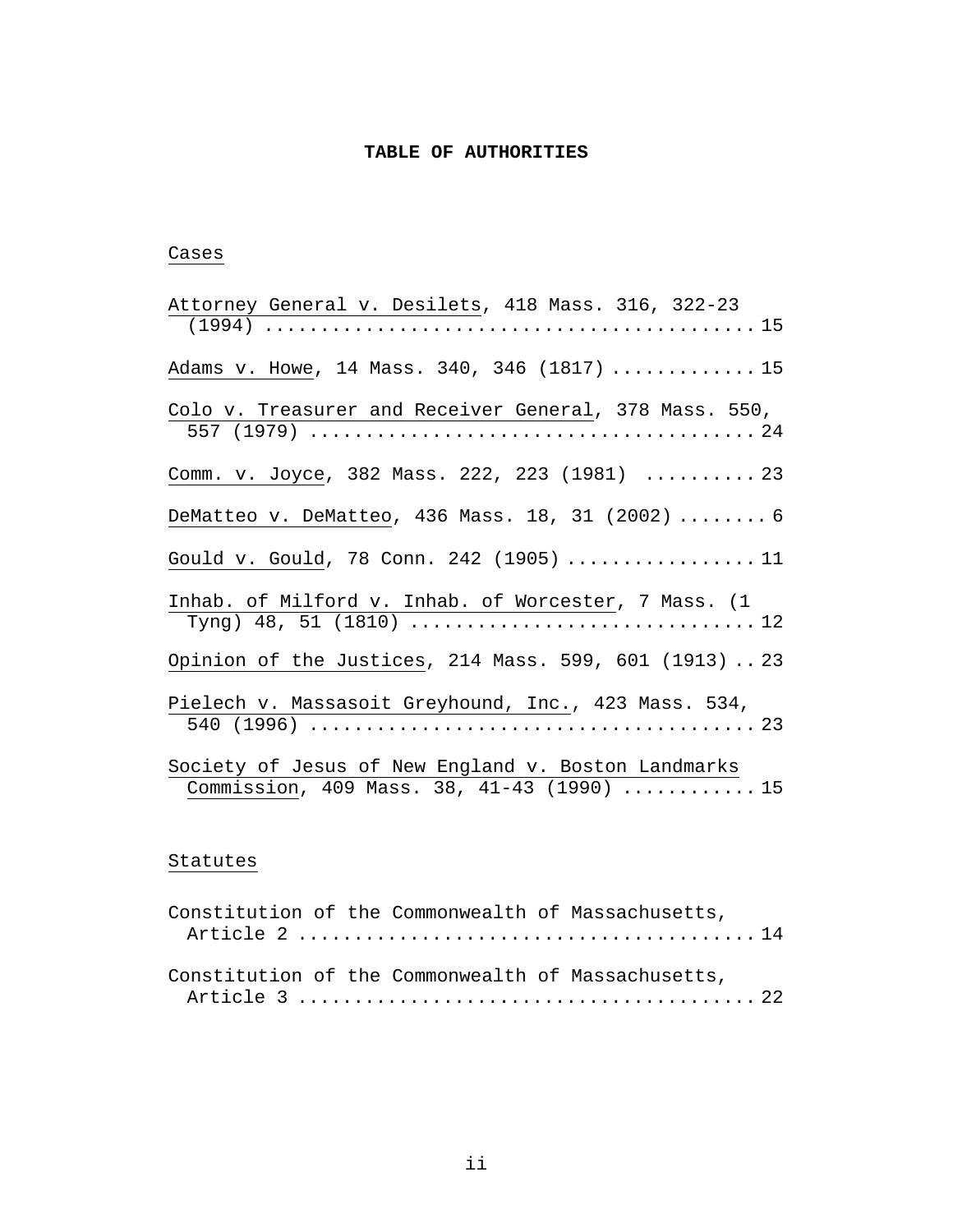| Charters and General Laws of the Colony and Province<br>of Massachusetts Bay 242 (1814) 11                                                                                               |
|------------------------------------------------------------------------------------------------------------------------------------------------------------------------------------------|
| General Lauues and Libertyes Concerning the<br>Inhabitants of the Massachusets, reprinted in 1 The<br>Laws and Liberties of Massachusetts 1641-1691 44<br>(John D. Cushing ed. 1976)  12 |
|                                                                                                                                                                                          |
|                                                                                                                                                                                          |
|                                                                                                                                                                                          |
|                                                                                                                                                                                          |
|                                                                                                                                                                                          |
|                                                                                                                                                                                          |
|                                                                                                                                                                                          |
|                                                                                                                                                                                          |
|                                                                                                                                                                                          |
|                                                                                                                                                                                          |
|                                                                                                                                                                                          |
|                                                                                                                                                                                          |
|                                                                                                                                                                                          |
|                                                                                                                                                                                          |
| Prov.Laws A.D. 1692, c. 12, §111                                                                                                                                                         |

# Other Authorities

| American Friends Service Committee, Statement of the  |
|-------------------------------------------------------|
| Board of the American Friends Service Committee Upon  |
| Filing and Amicus Brief in the State of Hawai'I in    |
| the Same Gender Marriage Case of Baehr v. Miike (Nov. |
|                                                       |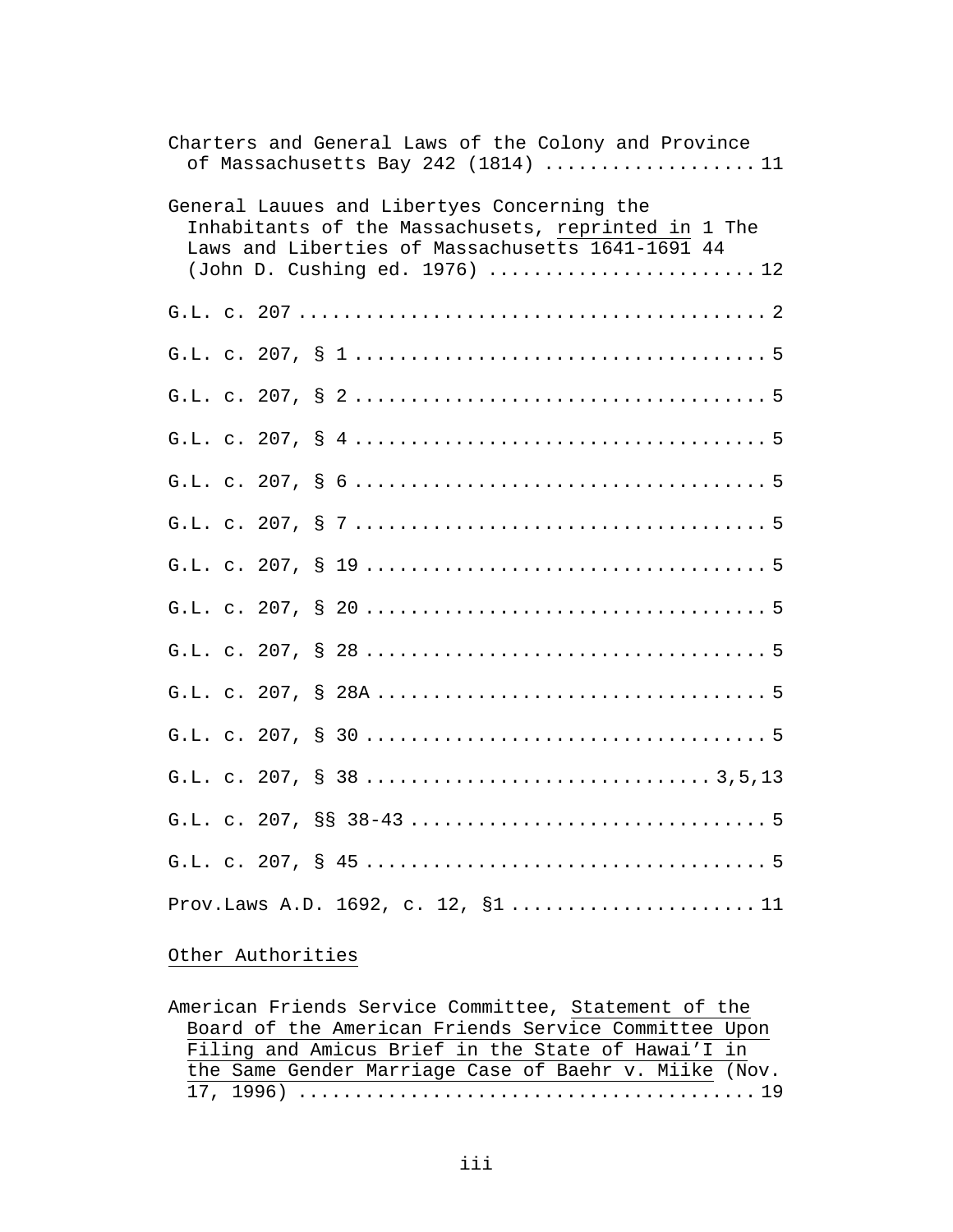| An admonition to Parliament 10                                                                                                                                        |
|-----------------------------------------------------------------------------------------------------------------------------------------------------------------------|
| Bradford, William, Of Plymouth Plantation, 1620-1647,<br>(Samuel Eliot Morison ed.) $(1953)$ 11                                                                       |
| Bylaws of The Universal Fellowship of Metropolitan<br>Community Churches, Article III, Section C pertaining<br>to Rites of the Church  22                             |
| Catechism of the Catholic Church - The Sacrament of                                                                                                                   |
| Central Conference of American Rabbis, Resolution On<br>Gay and Lesbian Marriage adopted by the 107th Annual<br>Convention of CCAR, March 1996  21                    |
| Clark, Jr., Homer H., The Law of Domestic Relations in<br>the United States 31 (2d ed. 1988) $\ldots$ 10                                                              |
| Epstein, William Issues of Principle and Expediency in<br>the Controversy over Prohibitions to Ecclesiastical<br>Courts in England, 1 J. Legal Hist. 211, 228-30 (No. |
| Harris, Mark W., Unitarian Universalist Origins: Our<br>Historic Faith (October 2002)  18                                                                             |
| History of Unitarian Universalist Involvement in and<br>Support of Bisexual, Gay, Lesbian and Transgender<br>Issues and General Assembly Resolutions  19              |
| Howard, George Elliott, A History Of Matrimonial                                                                                                                      |
| Leadership Council of Conservative Judaism, Statement<br>on Intermarriage (Mar. 7, 1995) 7                                                                            |
| Massachusetts Conference, United Church of Christ, Our<br>History: The Massachusetts Conference (October 2002)                                                        |
| Religious Coalition for the Freedom to Marry,<br>Declaration of Religious Support For the Freedom of<br>Same-Gender Couples to Marry  16                              |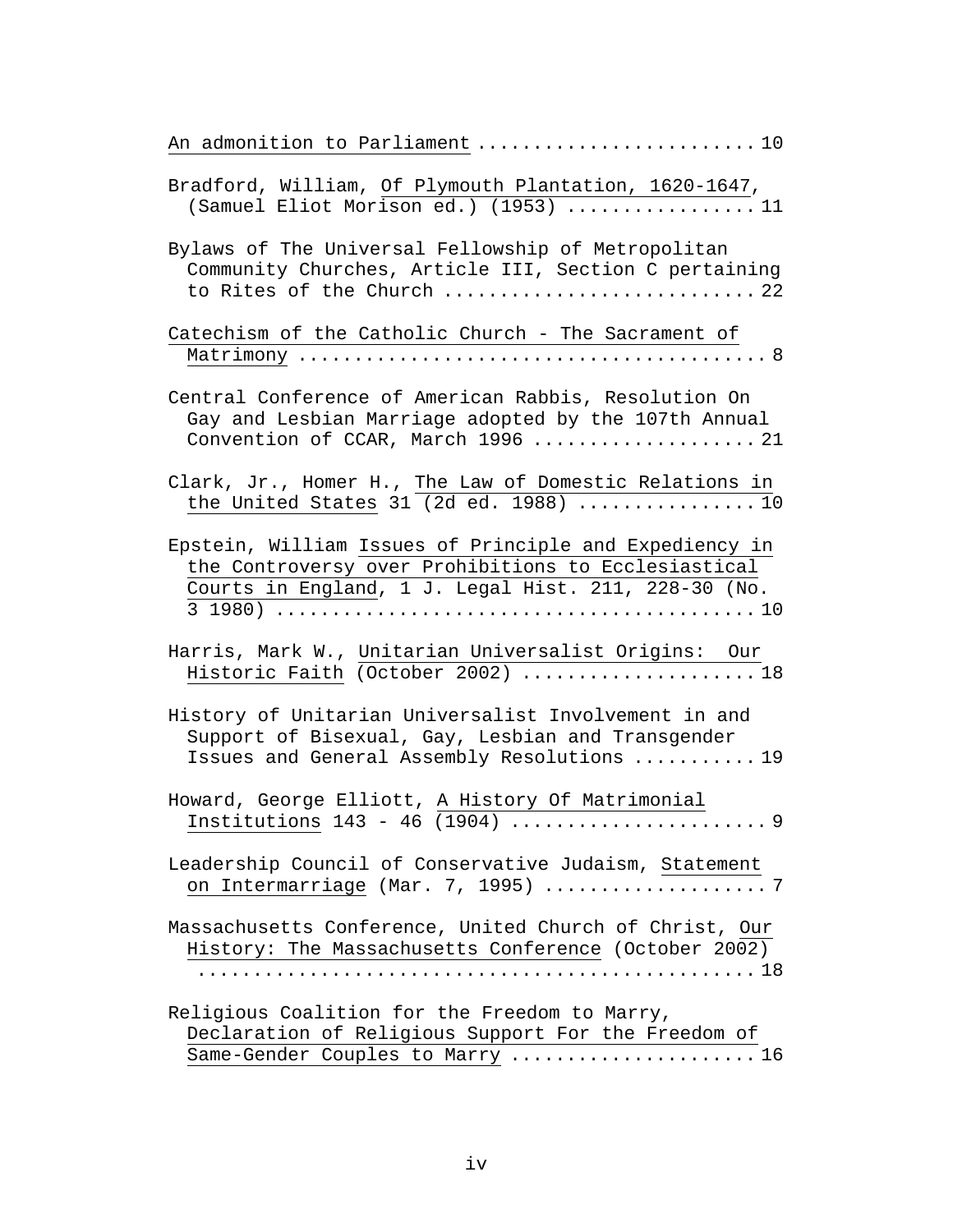| Union of American Hebrew Congregations General     |  |
|----------------------------------------------------|--|
| Assembly Resolution adopted October 29-November 2, |  |
|                                                    |  |
|                                                    |  |
| Willison, G.F., The Pilgrim Reader (1953)  9       |  |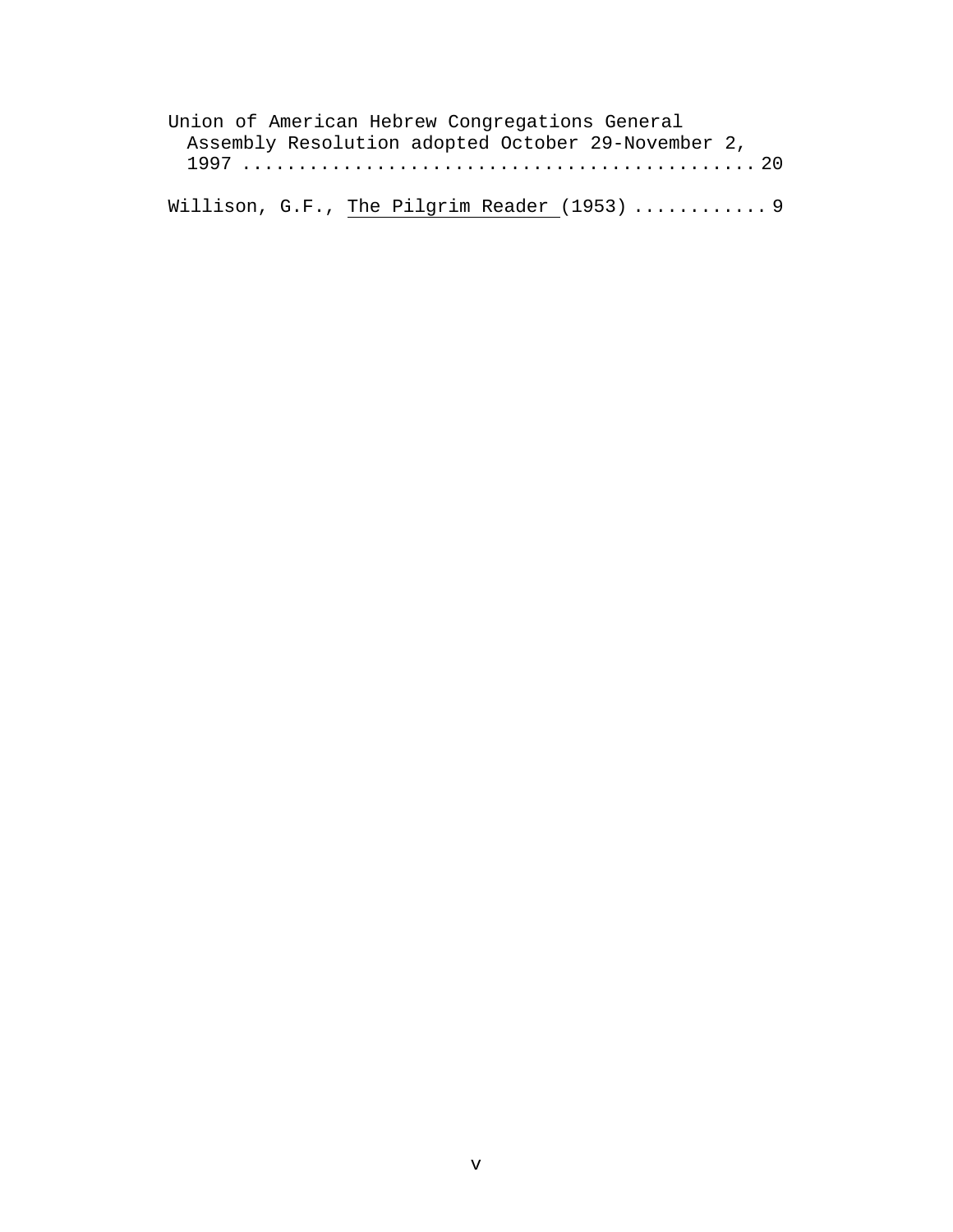#### **STATEMENT OF THE CASE**

The appellants are seven same-sex couples who applied for, and were denied, marriage certificates from their respective towns and municipalities. On May 7, 2002, the Suffolk Superior Court denied the plaintiffs' motion for summary judgment and dismissed the case by granting the defendants' cross-motion for summary judgment. The appellants have filed their timely appeal to this Court.

# **STATEMENT OF THE INTEREST OF THE AMICUS CURIAE**

In its Memorandum of Decision and Order on Parties' Cross-Motion for Summary Judgment, the Trial Court invoked "English ecclesiastical law" in support of its conclusion that the Massachusetts marriage statutes cannot support marriage by persons of the same sex  $(R.A. 114).$ <sup>1</sup>

As representatives of a wide variety of religious faiths, traditions, and other religious organizations in the Commonwealth of Massachusetts, and as supporters of the right of persons to enter into

 $\overline{a}$ 

 $1$  The Trial Court concludes that the marriage statutes, enacted during the American colonial period, derived from ecclesiastical law.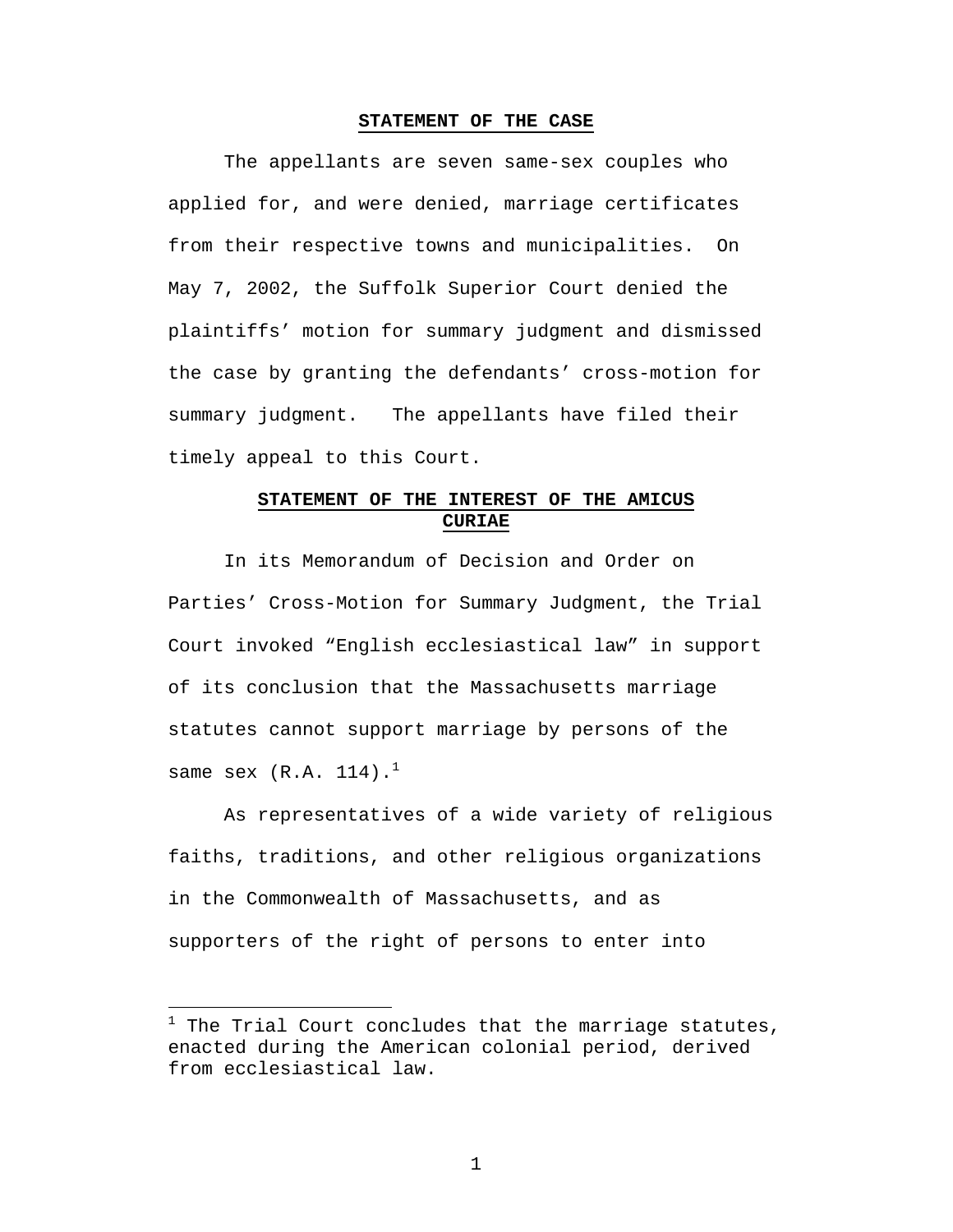marriage with a person of the same sex, the *amici<sup>2</sup>* believe that the Trial Court's invocation of ecclesiastical law to support its position in this case raises grave concerns, for the reasons set out below.

### **SUMMARY OF ARGUMENT**

Our society typically uses the same word, "marriage," to describe both the common religious rite and the state-supported process for the legal union of two people. The term "marriage" applies both to wedding ceremonies performed within the confines of a religious community ("religious marriage"), as well as to the certification process set forth in G.L. c. 207 for entering into a legal relationship certified by the Commonwealth ("civil marriage"). Despite identical nomenclature, civil and religious marriages are different concepts with separate meanings.(pp.4- 8).

Civil marriage is a legal institution regulated by a statutory process used by the Commonwealth to

 $\overline{a}$ 

<sup>2</sup> See Appendix 1 for a list of organizational *amici* with individual statements of interest and See Appendix 2 for a list of individual representatives of various faith communities.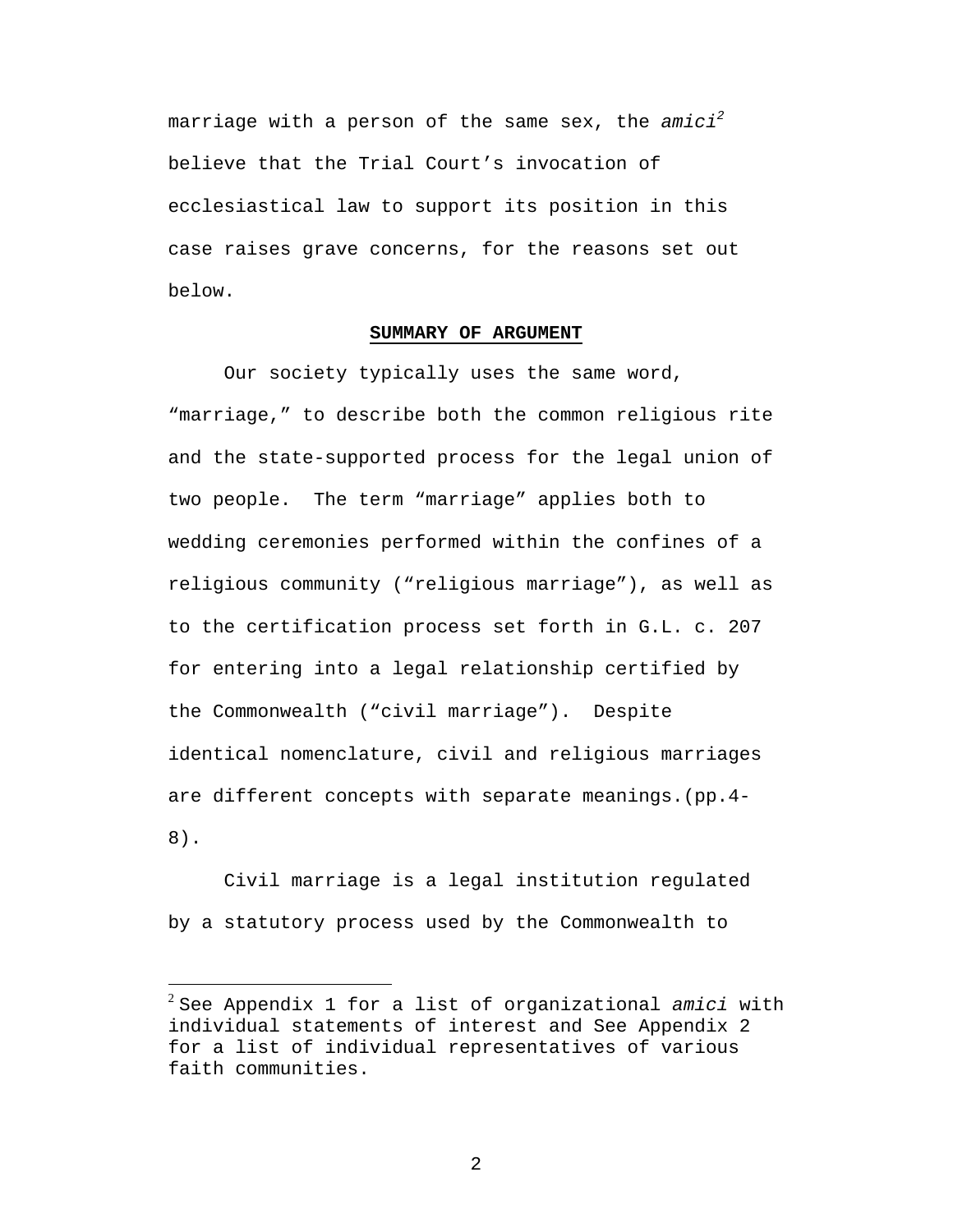confer a legal status, accompanied by a panoply of rights, protections and obligations, on a pair of individuals who have met the state's marriage criteria. In contrast, religious communities may perform weddings, but they are purely ceremonial, and the unions created are spiritual and sacred, but unaccompanied by any legal significance. The parameters of religious ceremonies are subject only to regulations by individual religious faiths, clergy or houses of worship, and therefore may be wholly inconsistent with the parameters of marriage set forth by the state. (pp. 4-8)

These separate understandings of marriage coexist and may intersect, as a religious ceremony may fulfill the Commonwealth's solemnization process for civil marriage if the couple meets the state's criteria. $3$  Yet despite this potential interaction,

 $\overline{a}$ 

 $3$  See G.L. c. 207, § 38. The Commonwealth permits resident leaders of religious faiths and organizations to solemnize marriages (e.g., duly ordained ministers of the gospel, ordained deacons of the United Methodist or Roman Catholic Church, commissioned cantors or rabbis of the Jewish faith, Buddhists priests and ministers, authorized representatives of the Spiritual Assembly of the Baha'is, ordained ministers of the Unitarian Universalist Association, duly appointed leaders of Ethical Culture Societies recognized by the American Ethical Union, Imams of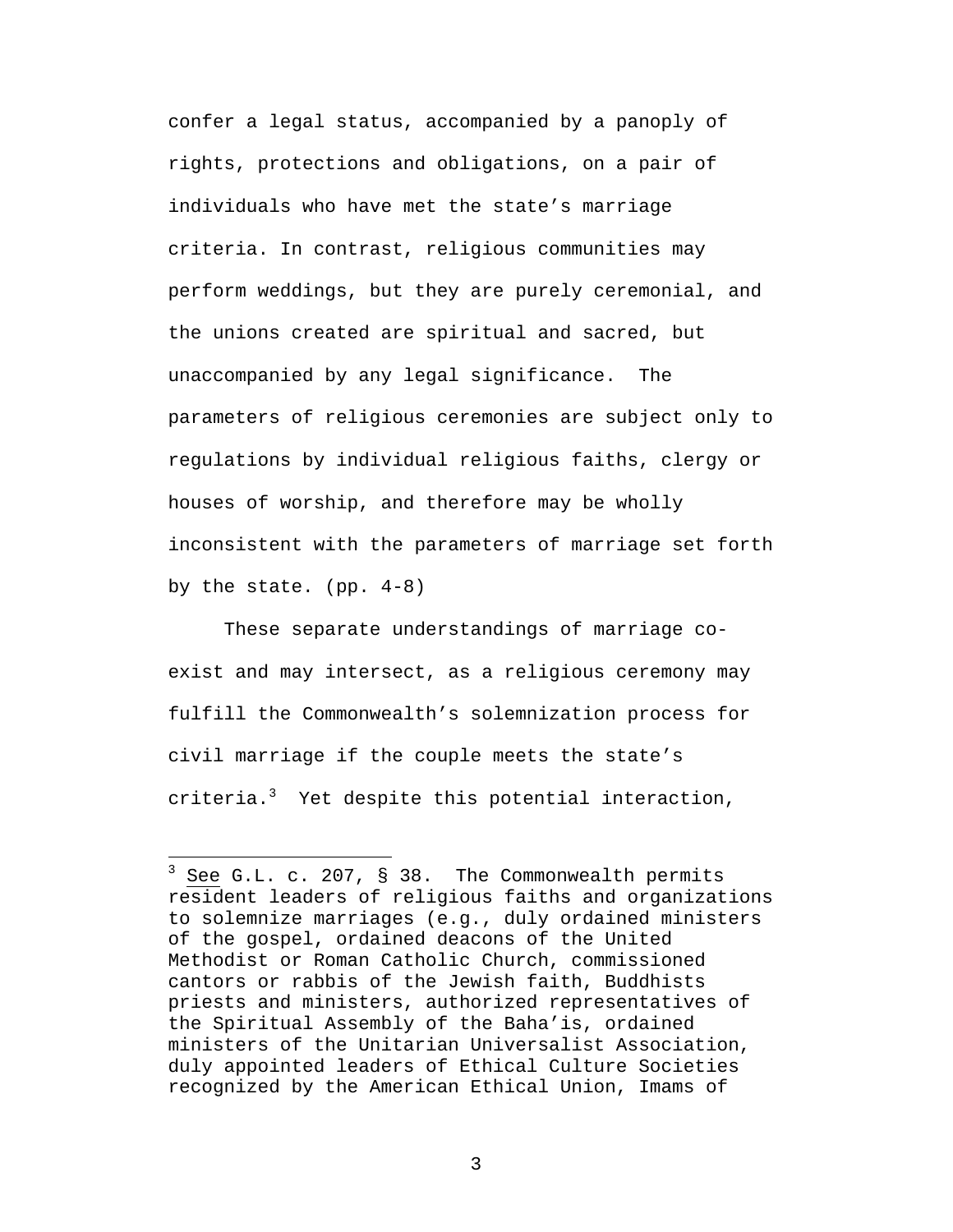civil and religious marriage remain essentially separate. The historical evolution of civil marriage and the careful efforts of the founders of the Commonwealth to distance themselves from the influence of the ecclesiastical courts of England further demonstrate that civil marriage was intended to operate independently of religious edict. Only civil marriage is at issue in this case.(pp. 8-15)

The injection of religion -- indeed any religious view -- into civil marriage by the Trial Court is particularly inappropriate in light of the great diversity of opinion among voices of faith with regard to marriage. Several mainstream religious denominations fully support marriage for same-sex couples. *Amici* urge this Court to end the exclusion of same-sex couples from marriage.(pp. 15-25)

#### **ARGUMENT**

- **I. CIVIL MARRIAGE IS A LEGAL RELATIONSHIP COMPLETELY SEPARABLE FROM THE RELIGIOUS RITE OF MARRIAGE**
	- **A. Civil Marriage Is A Legal Status Created By The State**

Orthodox Islam, regular or special meetings of Friends or Quaker Meeting).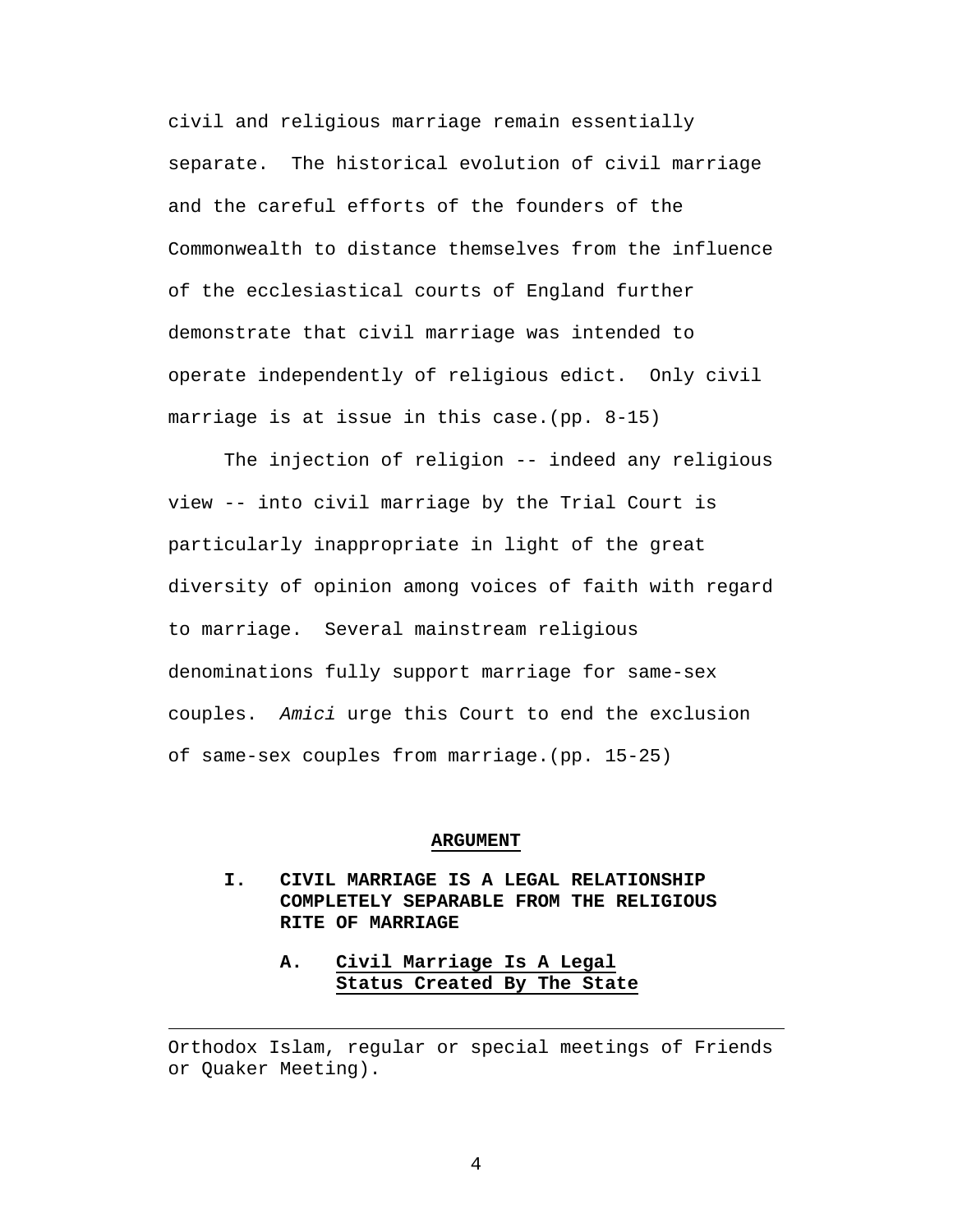Massachusetts statutes establish marriage as a legal status, created through the issuance of a certificate by the Commonwealth, in connection with solemnization by a presiding civil or religious official. $4$  In order to obtain a marriage certificate, a couple must meet certain conditions precedent such as age,<sup>5</sup> lack of degree of consanguinity or affinity,<sup>6</sup> absence of evidence of certain diseases, $^7$  non-existence of another marriage), $^{8}$  timely filing of written notice of intention to marry,  $9$  and performance of an oath or affirmation of the absence of any legal impediment to  $\text{marriage}^{10}$ . A certificate of marriage serves as evidence that the Commonwealth officially recognizes, for the purpose of imposing obligations and granting benefits, the union of two people (e.g., that a couple

 $5$  G.L. c. 207, § 7.

<u>.</u>

- <sup>6</sup> G.L. c. 207, §§ 1&2.
- $^7$  G.L. c. 207, § 28A.
- $8^8$  G.L. c. 207, §§ 4&6.
- $^{9}$  G.L. c. 207, § 19.
- $10$  G.L. c. 207, § 20.

<sup>4</sup> See G.L. c. 207,§§ 19, 20, 28, 28A, 30, and 37(pertaining to notice of intention of marriage), §§ 38-43(solemnization of marriage), and § 45( evidence of marriage).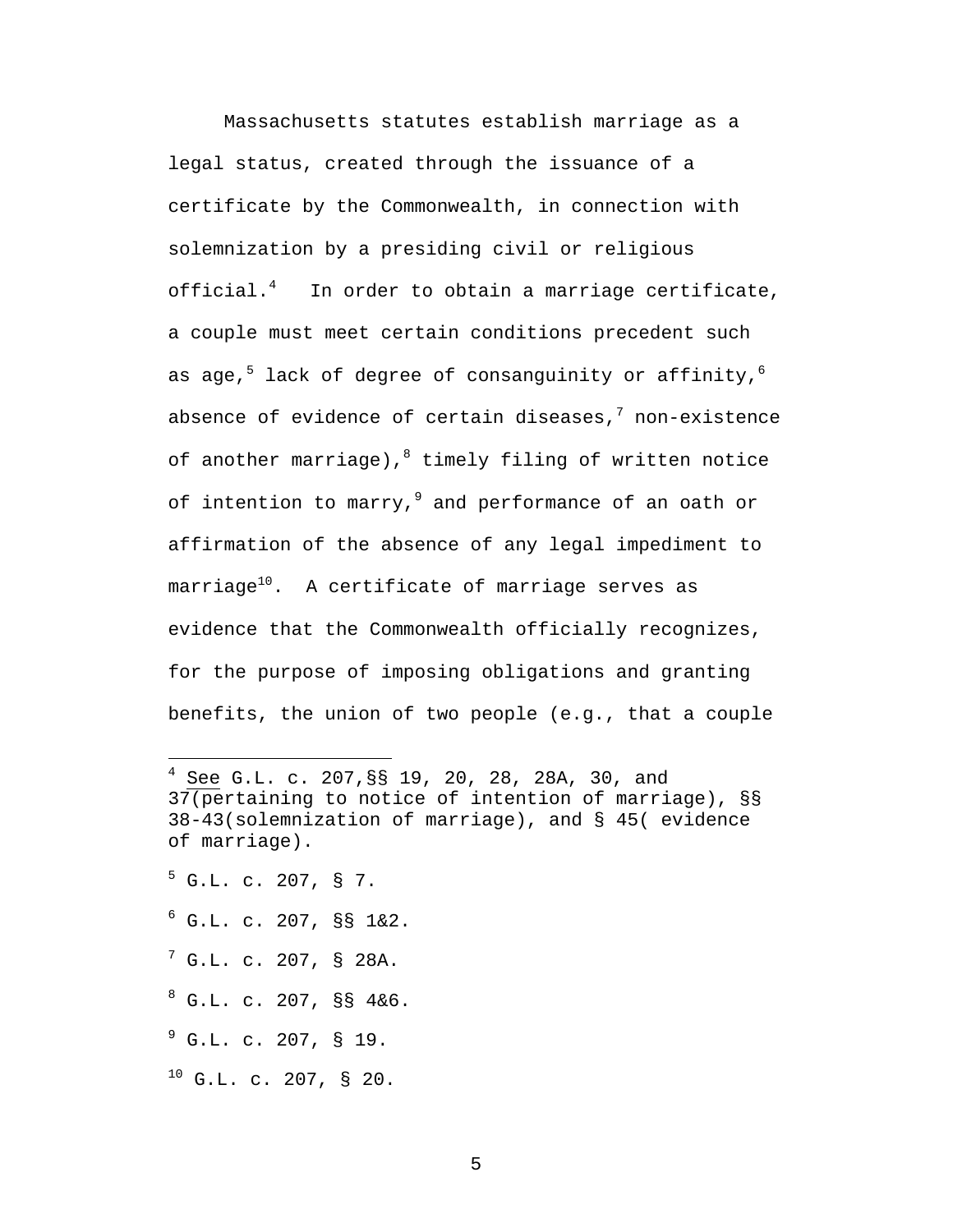has registered, solemnized, and otherwise complied with all regulatory matters and payment of fees that are conditions precedent to Massachusetts recognition of a legal or civil marriage).

Once solemnized, civil marriage is a status that is recognized legally, socially, and politically, regardless of religious background. Civil marriage binds the committed couple in a legal relationship affirmatively encouraged by the Commonwealth through the bundling of the legal status with a myriad of rights, protections and obligations. $11$  These protections and obligations arise regardless of whether any religious tradition has sanctioned the union.

## **B. Religious Weddings Are Rites Created By Communities Of Faith**

 $\overline{a}$ 

Unlike civil marriage, faith-based weddings are regulated entirely by and within each religious community's organizational system of beliefs. While many religious faiths, traditions and communities

 $11$  Civil marriage is "a legal status from which certain rights and obligations arise." DeMatteo v. DeMatteo, 436 Mass. 18, 31 (2002). See Brief of Amici Curiae Boston Bar Association, et al. (detailing comprehensive legal protections afforded to married couples).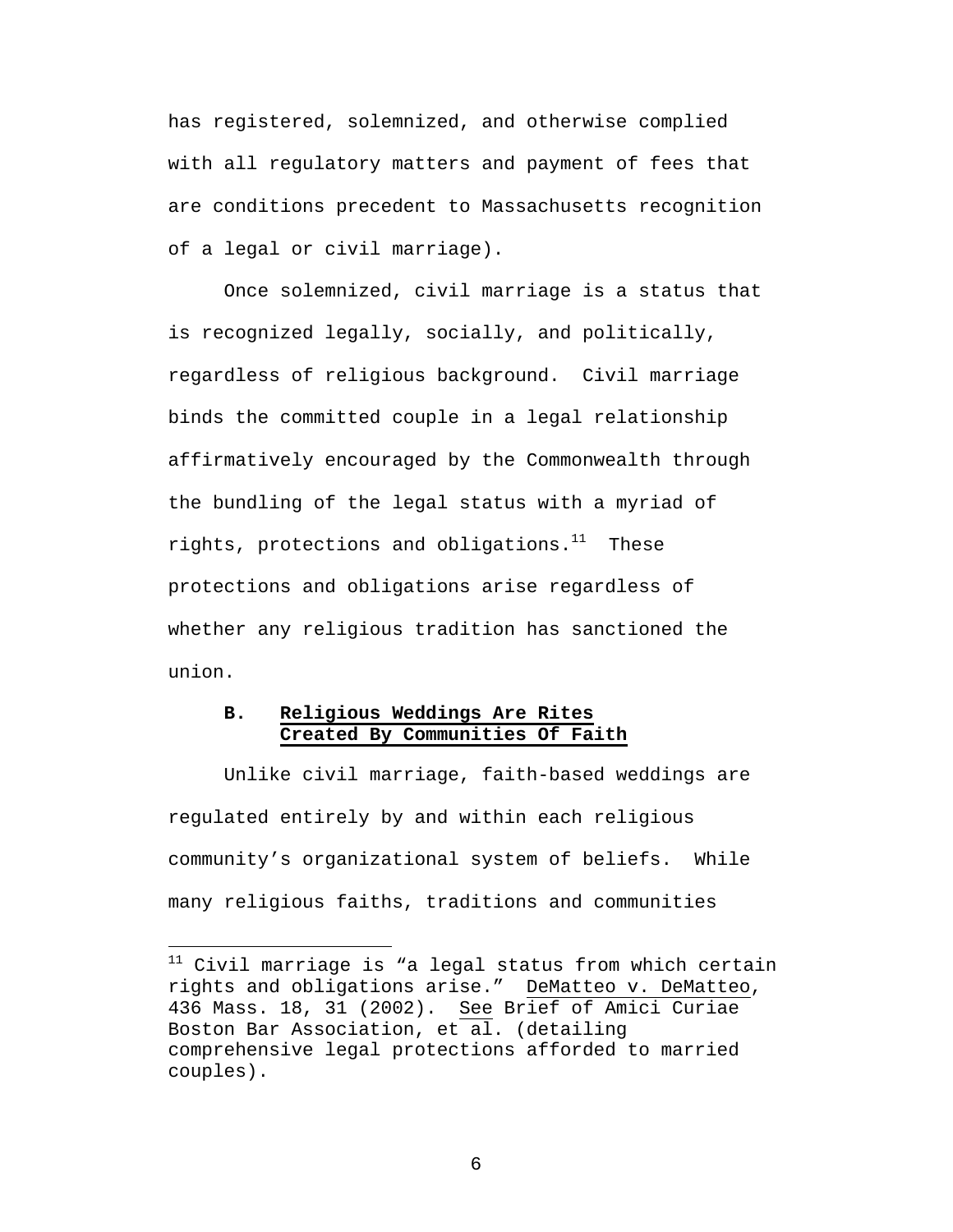conduct ceremonial celebrations, services and worship meetings for same-sex couples, the unions they create are solely spiritual and religious, and exist independent of legal recognition. When officials of these religious faiths or organizations within the Commonwealth marry or join couples in a union, it is a religious rite conferring neither legal status nor any rights or obligations apart from those dictated by faith or religious and cultural tradition.

Consistent with the traditions of their faith, religious leaders pass judgment upon the suitability of potential couples and choose those whom they will join in religious unions. They are not compelled to accept the Commonwealth's definition of civil marriage, and indeed, many religious institutions do not accept it. In fact, many religious definitions of marriage are more restrictive than that of the Commonwealth, for example, rejecting interfaith marriages<sup>12</sup> or re-marriages after divorce.<sup>13</sup> Still others are more inclusive than the Commonwealth,

<u>.</u>

 $12$  See, e.g., Leadership Council of Conservative Judaism, Statement on Intermarriage (Mar. 7, 1995) at http://www.rabassembly.org/info/intermar/ (last visited November 6, 2002) ("Rabbis and cantors affiliated with the Conservative Movement may not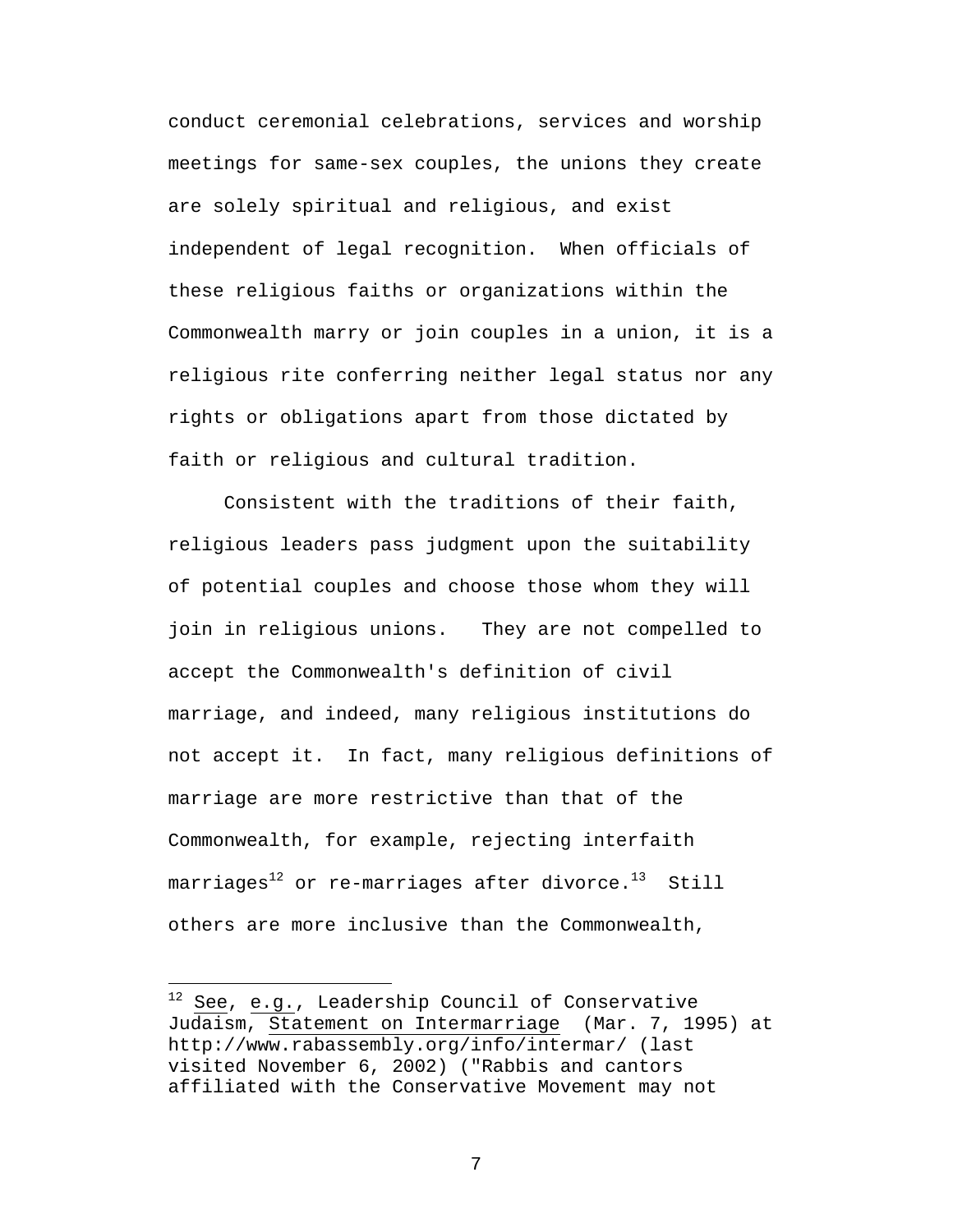blessing the unions of committed same-sex couples. $14$ The Commonwealth's system of civil marriage has no impact on the religious autonomy of any faith, church or religious tradition with respect to its guidelines for performing religious weddings.

## **C. The History Of Marriage In The Colonies And The Commonwealth Of Massachusetts Support The Independent And Separate Nature Of Civil Marriage And Religious Ceremonies**

The law of marriage within the Commonwealth developed over a period of centuries. During the time colonists were liberating themselves from English ecclesiastical investigation and harassment because of

officiate at the marriage of a Jew to a non-Jew, may not co-officiate with any other clergy, and may not officiate or be present at a purely civil ceremony.")

<sup>13</sup> See, e.g., Catechism of the Catholic Church - The Sacrament of Matrimony, at

http://www.vatican.va/archive/catechism/p2s2c3a7.htm (last visited November 4, 2002)("In fidelity to the words of Jesus Christ - 'Whoever divorces his wife and marries another, commits adultery against her; and if she divorces her husband and marries another, she commits adultery' the Church maintains that a new union cannot be recognized as valid, if the first marriage was. If the divorced are remarried civilly, they find themselves in a situation that objectively contravenes God's law.")

<sup>14</sup> See Part II, *infra*.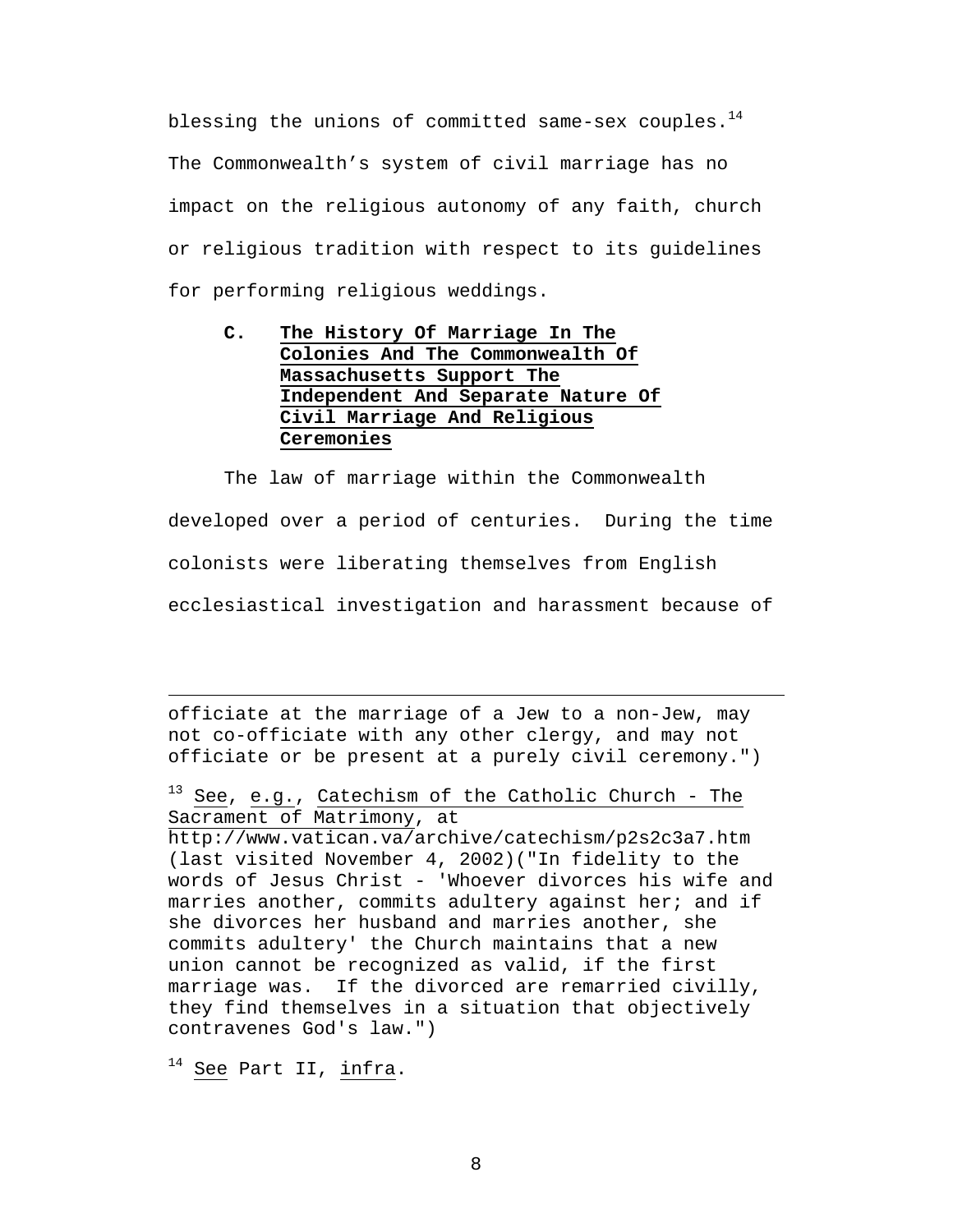their beliefs and settling here in North America,  $^{15}$ English marriage law was the exclusive concern of ecclesiastical courts and tenets of canon law. The legacy of such ecclesiastic rule, including its conceptions about marriage, undoubtedly influenced early American government.<sup>16</sup> Yet, while English ecclesiastical law may have influenced many principles of the law, civil statutes rather than religious doctrine have always determined the requirements for a valid legal marriage in Massachusetts. In Massachusetts and throughout New England, civil ceremonies and civil registration for marriage were the methods chosen by the colonists to address the

<u>.</u>

<sup>&</sup>lt;sup>15</sup> To escape ecclesiastical investigation as well as mockery, criticism, and disfavor from citizens in England, the Pilgrims voluntarily immigrated to Holland, where other groups had found religious liberty. In 1620, based upon objections to the presence of other religious groups they considered radical, Dutch influence on their English ways, and threats of war between the Netherlands and Spain, the Pilgrims immigrated to America. See generally G. F. Willison, The Pilgrim Reader (1953).

 $16$  E.g., the principle of mutual consent between the parties to a marriage; public notice to a community that a couple wanted to be married, by posting banns (later this became a system of licensing); use of public witnesses for a marriage to be official. See George Elliott Howard, A History Of Matrimonial Institutions 143-46 (1904)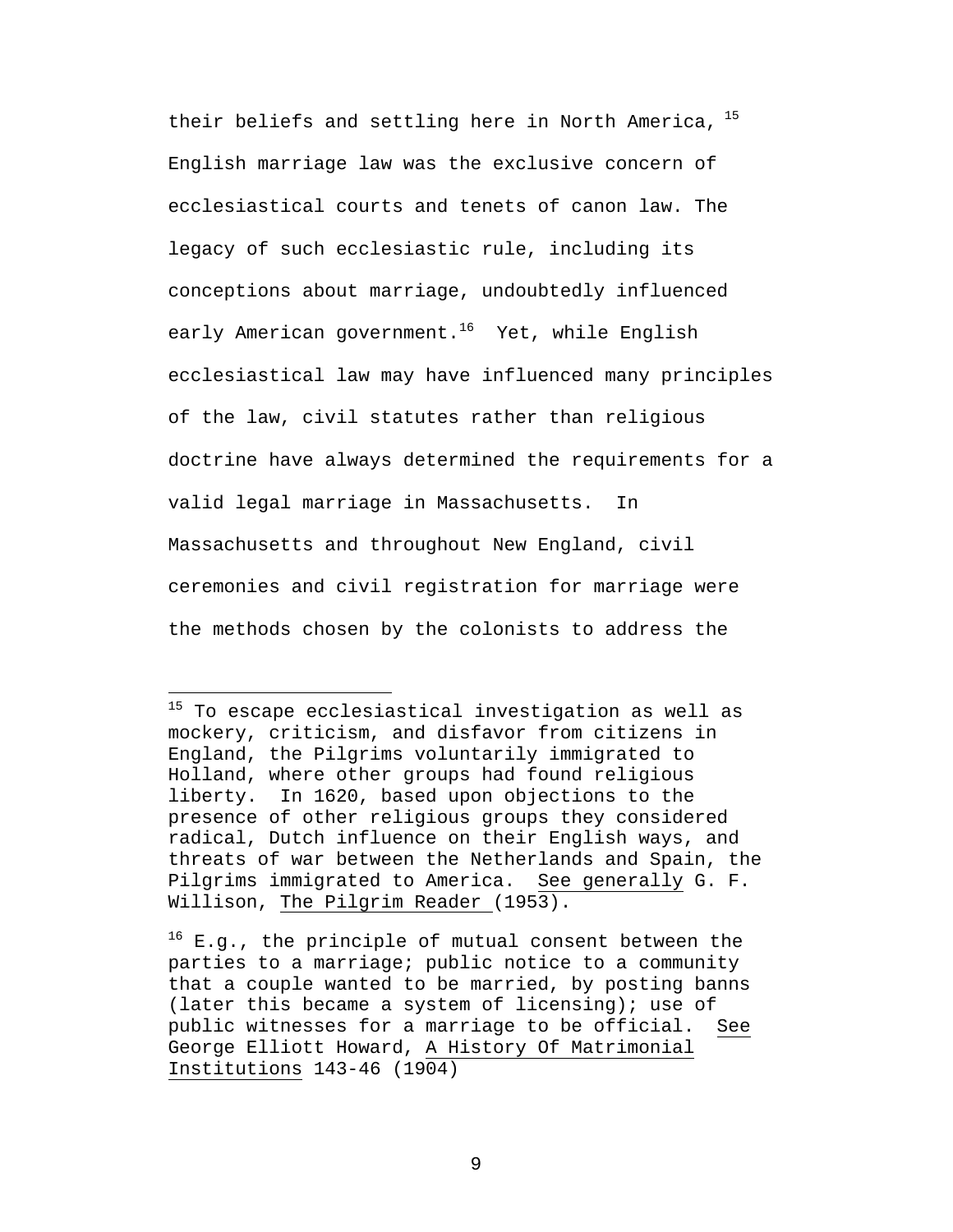incongruous and uncertain state of English marriage law.<sup>17</sup> Despite the continuing interest of religious denominations in encouraging their members to seek legal marital status, those religiously-based interests are and have always been separate from and subordinate to the law with respect to civil  $marriage.^{18}$ 

 In fact, the Puritan colonists who established the Massachusetts Bay and Plymouth Colonies were opposed to the ecclesiastical courts of the Church of England. $19$  Ecclesiastical courts were never established in the Massachusetts colonies, and regulations within Massachusetts continued to suggest a legislative policy of maintaining marriage as a civil institution rather than a religious institution. Our legal tradition departed, at a very early stage,

 $\overline{a}$ 

18 Homer H. Clark, Jr. The Law of Domestic Relations in the United States 31 (2d ed. 1988)

<sup>19</sup> See William Epstein, Issues of Principle and Expediency in the Controversy over Prohibitions to Ecclesiastical Courts in England, 1 J. Legal Hist. 211, 228-30(1980). In 1572, in An admonition to Parliament, the Puritans pressured Parliament to reform by criticizing "bishops, ignorant clergy, ecclesiastical courts, and 'popish' sacraments and ceremonies." Id. at 229.

 $17 \underline{Id}$ . at 126-27.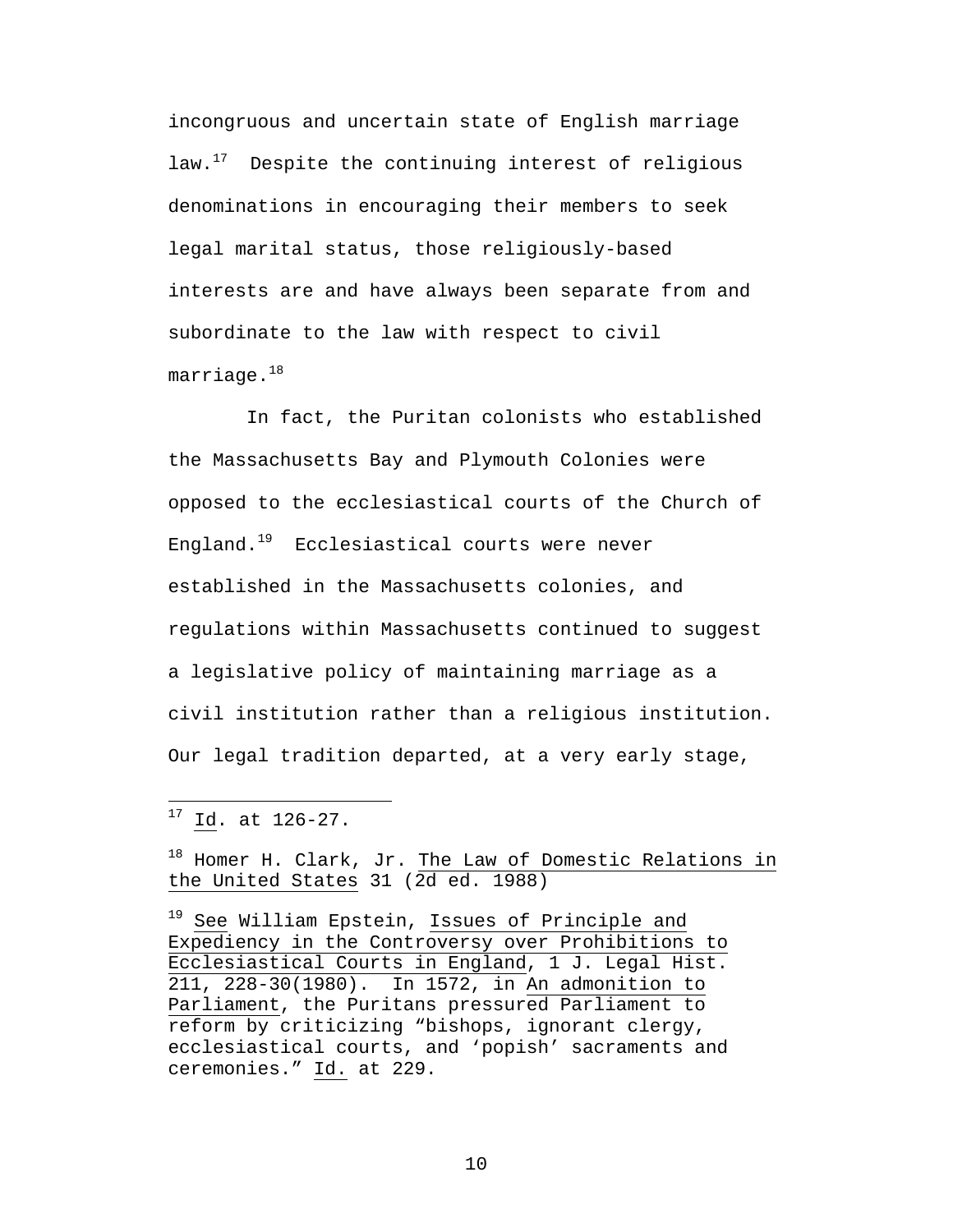from canon law.<sup>20</sup> Ministers were not permitted to solemnize marriages in the towns in which they were settled until 1692 under the Provincial Charter of the Massachusetts Bay Colony.<sup>21</sup>

The Pilgrims who founded the Plymouth Colony viewed marriage as a civil institution embodying important principles of property ownership, rather than as a religious rite. In 1646, in his written history of the colony, Governor William Bradford noted the custom of magistrates performing marriages in Plymouth Plantation as a civil matter. $22$  Governor Bradford referred to 1590 Dutch law as the source of a procedural law for magistrates to perform civil marriages of persons of any religion who appeared

 $20$  Gould v. Gould, 78 Conn. 242 (1905) (contrasting early English and American common law with the canon law).

<sup>21</sup> Charters and General Laws of the Colony and Province of Massachusetts Bay 242 (1814); Prov.Laws A.D. 1692, c. 12, §1.

 $22$  "May 12 was the first marriage in this place which, according to the laudable custom of the Low Countries [the Dutch], in which they had lived, was thought most requisite to be performed by the magistrate, as being a civil thing, upon which many questions about inheritances do depend . . ." William Bradford, Of Plymouth Plantation, 1620-1647, 86 (Samuel Eliot Morison ed.) (1953) (emphasis added).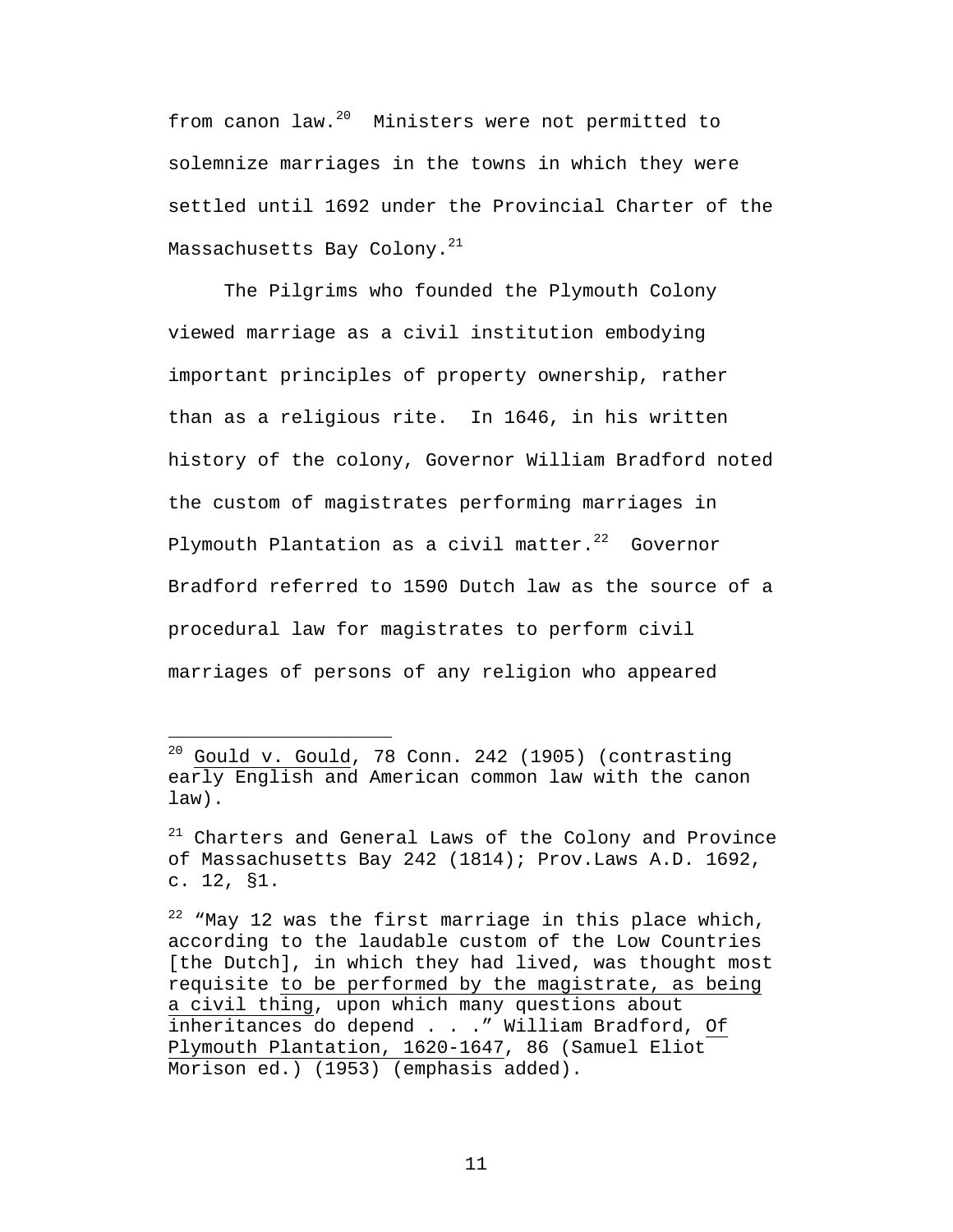before them after open publication of their intent to be married. $^{23}$  In 1647, the Plymouth Colony legislature adopted this view that marriage is a civil status requiring solemnization in the presence of a magistrate. $24$ 

Throughout the ensuing centuries, marriage as a legal status in Massachusetts has remained unquestionably a civil institution controlled by secular government.<sup>25</sup> Settlers in Massachusetts invested no civil authority in leaders and representatives of faith traditions or religious organizations, although later ministers and other religiously affiliated officials were authorized to

 $23$  "This decree or law about marriage was published by the States of the Low Countries Anno 1590. That those of any religion (after lawful and open publication) coming before the magistrates in the Town, or State house, were to be orderly (by them) married one to another." Id. (quoting Petit's History, fol. 1029).

 $24$  See Appendix 3 for a copy of the order by the General Court regarding the solemnization of marriages before a magistrate. The General Lauues and Libertyes Concerning the Inhabitants of the Massachusetts, reprinted in 1 The Laws and Liberties of Massachusetts 1641-1691 44 (John D. Cushing ed. 1976).

Inhab. of Milford v. Inhab. of Worcester, 7 Mass. (1 Tyng) 48, 51 (1810).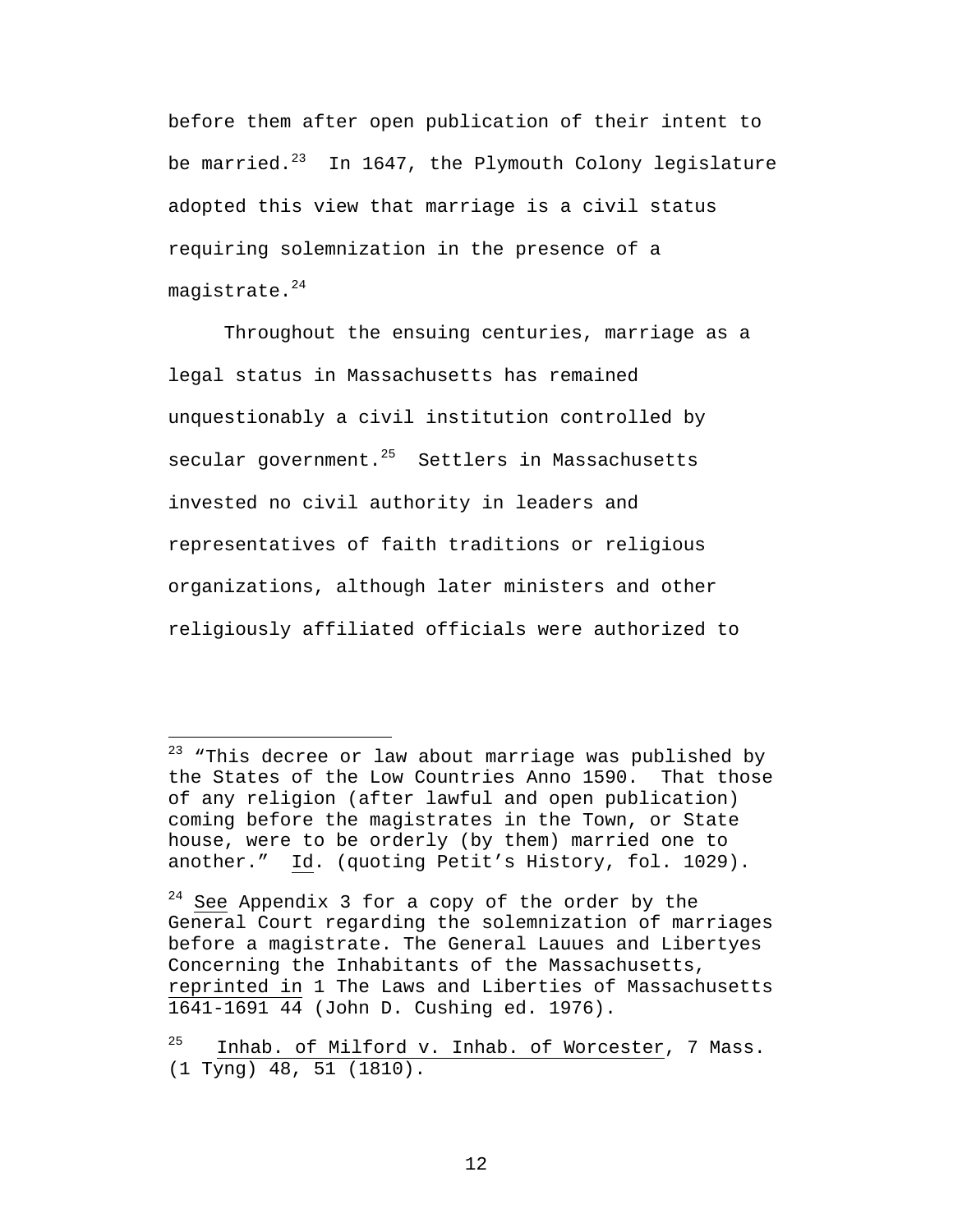solemnize marriages on behalf of the sanctioning jurisdiction.<sup>26</sup>

**D. Although The Commonwealth's Marriage Scheme Allows Some Religious Officials To Play A Role In Solemnization, Religious Rites And Civil Marriage Remain Separate, Autonomous Realms**

The one area in which religious and civil marriage interact is the Commonwealth's permitting solemnization of marriage by religious officials pursuant to G.L. c. 207, § 38. In effect, the presiding religious official acts as an agent of the Commonwealth for the purpose of satisfying the law's solemnization requirement. The Commonwealth may recognize a religious rite as fulfilling the separate ministerial act necessary for completing the procedures for registering, recording and reporting marriages within Massachusetts.

Beyond the ability of certain clergy to perform as both spiritual leader and sworn solemnization official under G.L. c. 207 § 38, there is no significant regulation, either affirmative or negative, imposed by the Commonwealth on any religious

<sup>26</sup> Id*.* at 52.

 $\overline{a}$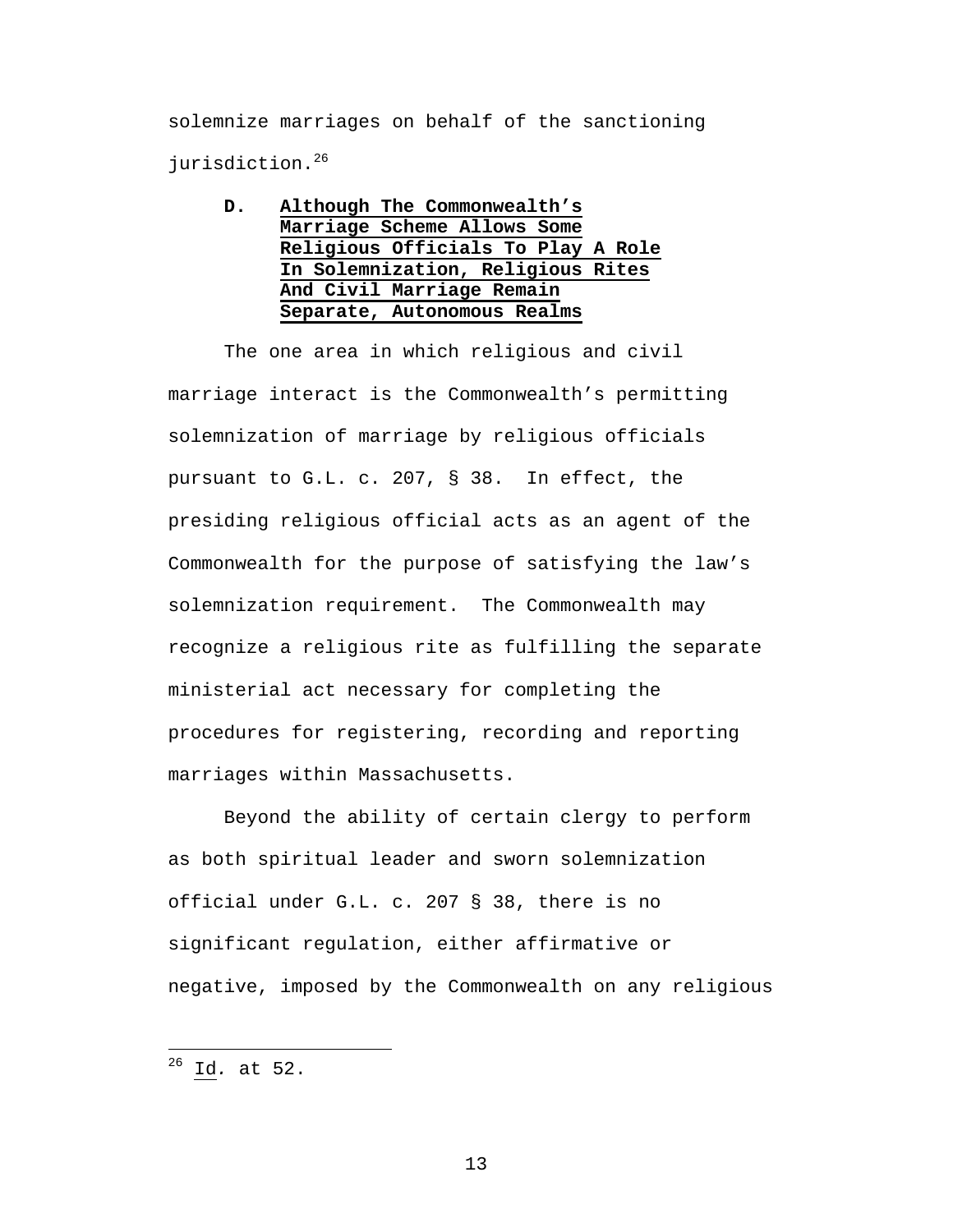guidelines for performing marriages. No

representative of a religious organization or faith tradition can be forced to perform any civil marriage. Moreover, the decision of a religious organization or faith tradition to perform or recognize a marriage has no impact on the ability of a civilly married couple to enjoy the legal rights and status conferred by the Commonwealth. The Commonwealth's recognition of a civil marriage between partners of the same sex (or an interfaith marriage, or a re-marriage) therefore, does not impair religious belief, practice or observance in any way because the autonomy of religious institutions to determine guidelines for marriage would remain unaltered.

In fact, religious belief and practice in Massachusetts have been protected deliberately and consistently from government interference. The Declaration of Rights<sup>27</sup> sought "'to secure and

 $\overline{a}$ 

 $27$  Article 2 of the Massachusetts Declaration Of Rights provides "It is the right as well as the duty of all men in society, publicly, and at stated seasons to worship the Supreme Being, the great Creator and Preserver of the universe. And no subject shall be hurt, molested, or restrained, in his person, liberty, or estate, for worshipping God in the manner and season most agreeable to the dictates of his own conscience, or for his religious profession or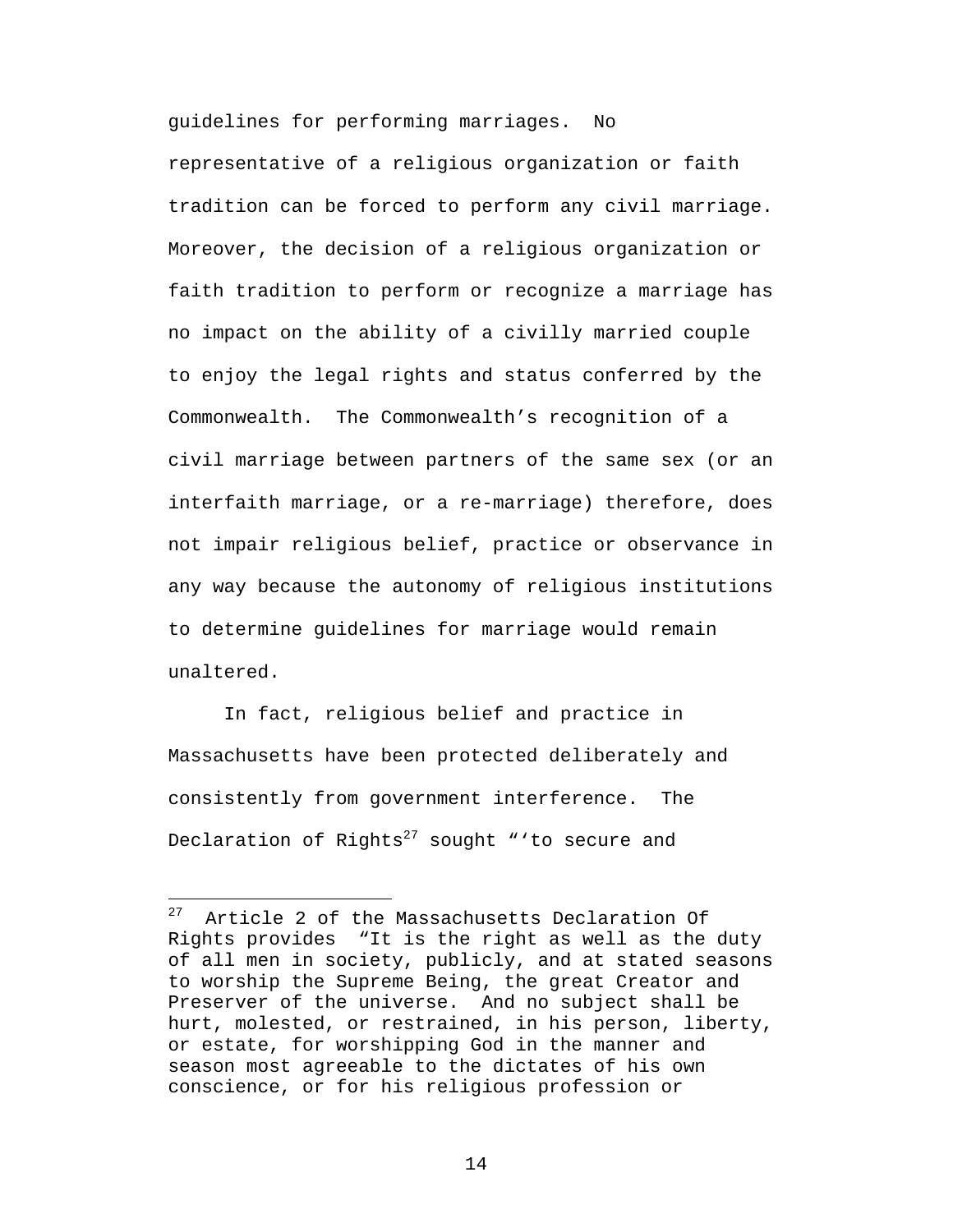establish the most perfect and entire freedom of opinion, as to tenets of religion, and as to choice of the mode of worship.'"<sup>28</sup> The fear that interpreting the Commonwealth's marriage statutes to include same-sex couples and afford them equal rights under those laws would somehow jeopardize freedom of exercise of religion is wholly unfounded.

## **II. MANY RELIGIOUS TRADITIONS CELEBRATE THE UNIONS OF SAME-SEX COUPLES IN THEIR RELIGIOUS COMMUNITIES AND SUPPORT CIVIL MARRIAGE RIGHTS FOR SAME-SEX COUPLES**

Many faiths and religious communities in Massachusetts and around the world already accept and perform religious wedding ceremonies for same-sex couples. Many also fully support the recognition of marriage for same-sex couples under the law.

sentiments; provided he doth not disturb the public peace, or obstruct others in their religious worship."

 $\overline{a}$ 

<sup>28</sup> See Society of Jesus of New England v. Boston Landmarks Comm'n, 409 Mass. 38, 41-43 (1990)(quoting Adams v. Howe, 14 Mass. 340, 346 (1817). See also Attorney General v. Desilets, 418 Mass. 316, 322-23 (1994) (when government requirements conflict with sincerely held religious beliefs, Art. 2 requires that religious beliefs prevail unless the government pursues an unusually important goal and exempting the believer would substantially hinder fulfillment of that goal).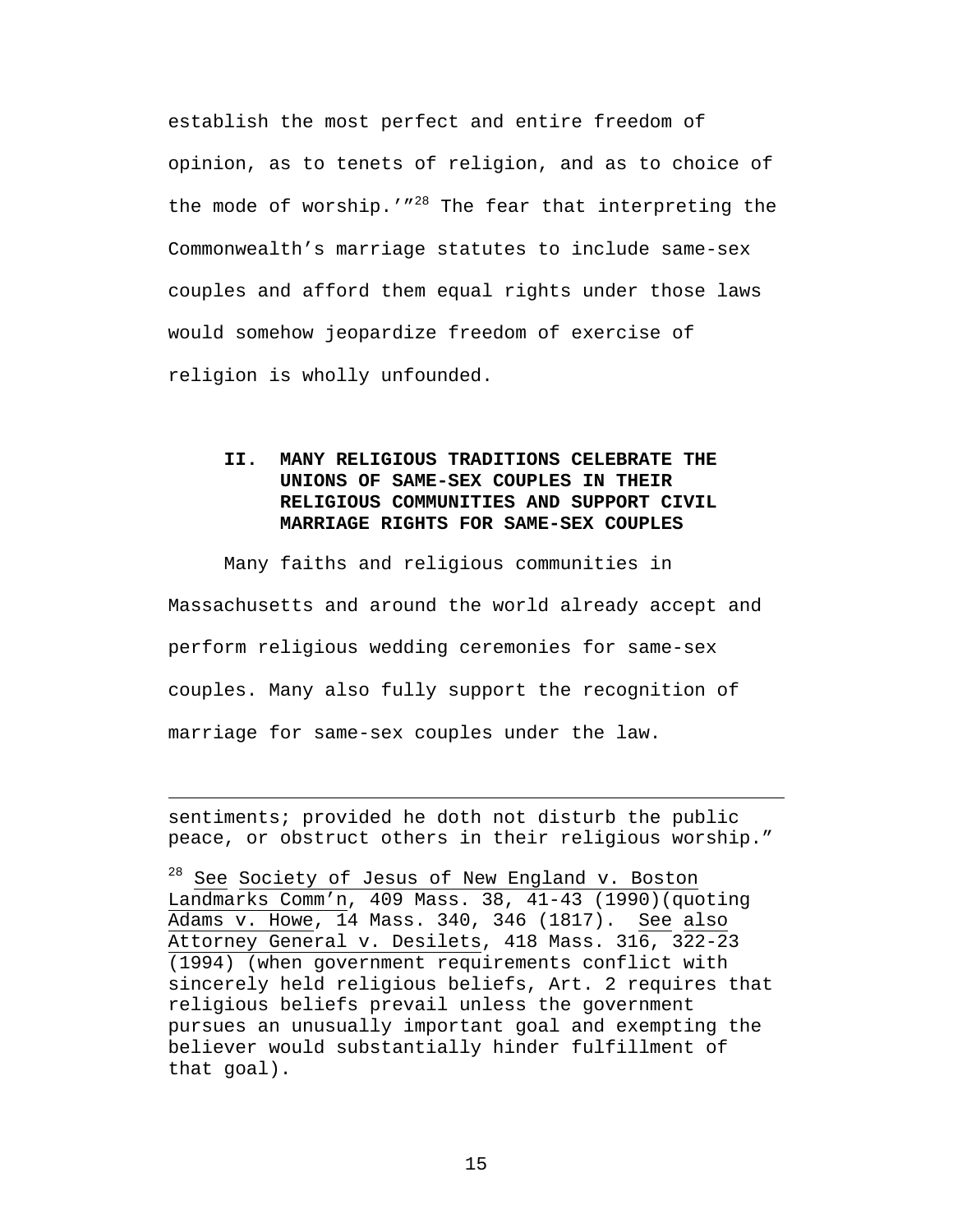In Massachusetts, the Religious Coalition for the Freedom to Marry ("RCFM") represents a diverse spectrum of religious communities, houses of worship and individual clergy who support civil marriage for same-sex couples, perform same-sex unions in their congregations, or both. RCFM as a coalition strives to support civil marriage rights for same-sex couples and seeks to promote dialogue within faith communities about religious rites for gay and lesbian couples.<sup>29</sup> RCFM has published a "Declaration of Religious Support For the Freedom of Same-Gender Couples to Marry" (the "Declaration") that has been signed by over four hundred religious leaders representing congregations of various faiths throughout the Commonwealth $30^{\circ}$ . In pertinent part, this Declaration reads:

As religious people, clergy, and leaders, we are mandated to stand for justice in our common civic life. We oppose appeals to sacred texts and religious traditions for the purpose of denying legal equity to same-gender couples. As concerned citizens, we affirm the liberty of adults of the same gender to love and marry. We insist that no one, especially the state, may either coerce

<sup>&</sup>lt;sup>29</sup> Religious Coalition for the Freedom to Marry at http://www.rcfm.org (last visited August 21, 2002).

 $30$  See Appendix 4; Religious Coalition for the Freedom to Marry, Declaration of Religious Support For the Freedom of Same-Gender Couples to Marry.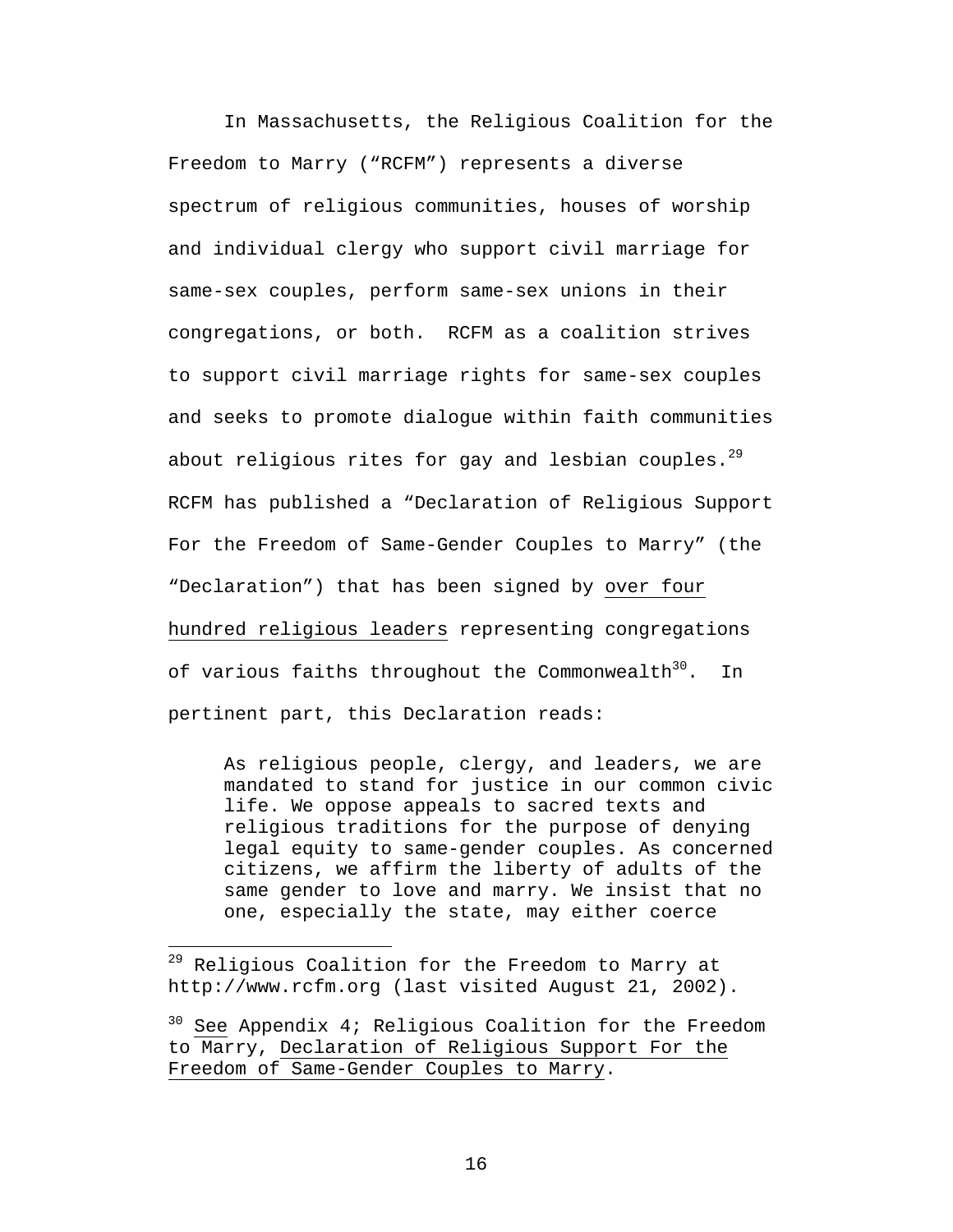people into marriage, or bar two consenting adults of the same gender from forming the family unit that lets them be more fully loving, thus more fully human. We respect the fact that debate and discussion continue in many of our religious communities as to the theological and liturgical issues involved. However, we draw on our many faith traditions to arrive at a common conviction: we are resolved that the State should not interfere with same-gender couples who choose to marry and share fully and equally in the rights, responsibilities, and commitments of civil marriage.<sup>31</sup>

The faiths represented on the Declaration thus far include faiths of Judeo-Christian origin as well as Buddhist and Pagan traditions, and religious communities and clergy continually add their names to this list.

Apart from the support coalesced by RCFM, religious communities around the Commonwealth have taken their own actions to accept same-sex religious marriage and support the right of same-sex couples to obtain civil marriages. For example, in two other important religious traditions, the Unitarian Universalists ("UU") and United Church of Christ ("UCC"), clergy and congregations may celebrate

<sup>31</sup> Id*.*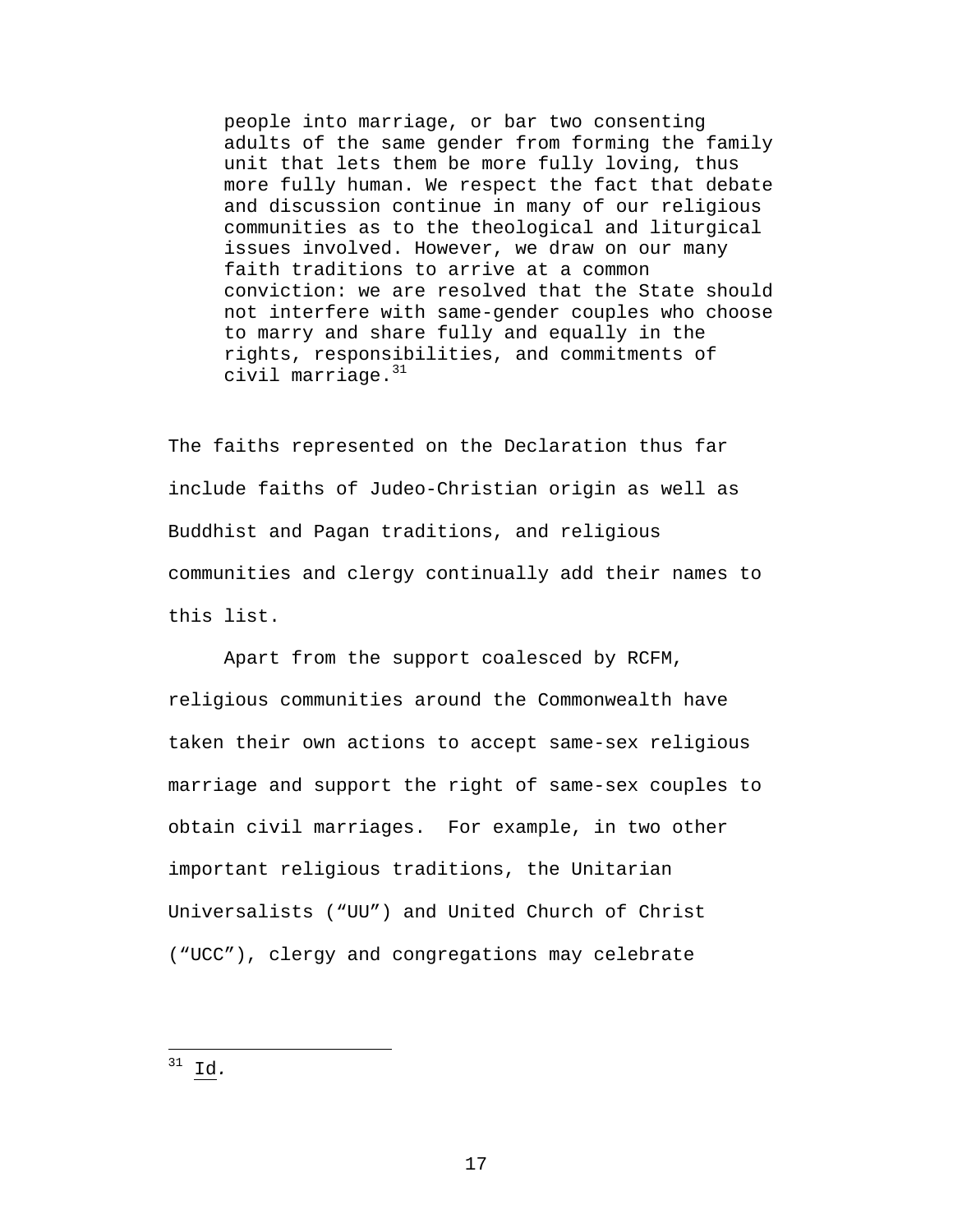religious unions of same-sex couples and notably each trace their history directly back to the Puritans.<sup>32</sup>

As a result of a fundamental theological disagreement, Puritan congregations split into the Congregationalists and the Unitarians in the late 1700s and early  $1800s^{33}$ . In 1961 the Unitarians merged with the Universalists to create the current denomination, while the Congregationalists evolved into the modern-day United Church of Christ. $34$  Thus, both the United Church of Christ and the Unitarian Universalists of today are deeply rooted in the fabric of Massachusetts religious thought, and growing numbers of congregations in each denomination perform wedding ceremonies for same-sex couples and support civil marriage for such couples as well.

In particular, the Unitarian Universalist Association has a strong history of support for the

 $^{33}$  I<u>d</u>.

<sup>34</sup> Id*.*

<sup>32</sup> Harris, Mark W., Unitarian Universalist Origins: Our Historic Faith (October 2002), available at www.uua.org/info/origins.html; Massachusetts Conference, United Church of Christ, Our History: The Massachusetts Conference (October 2002), available at www.macucc.org/aboutus/history.htm.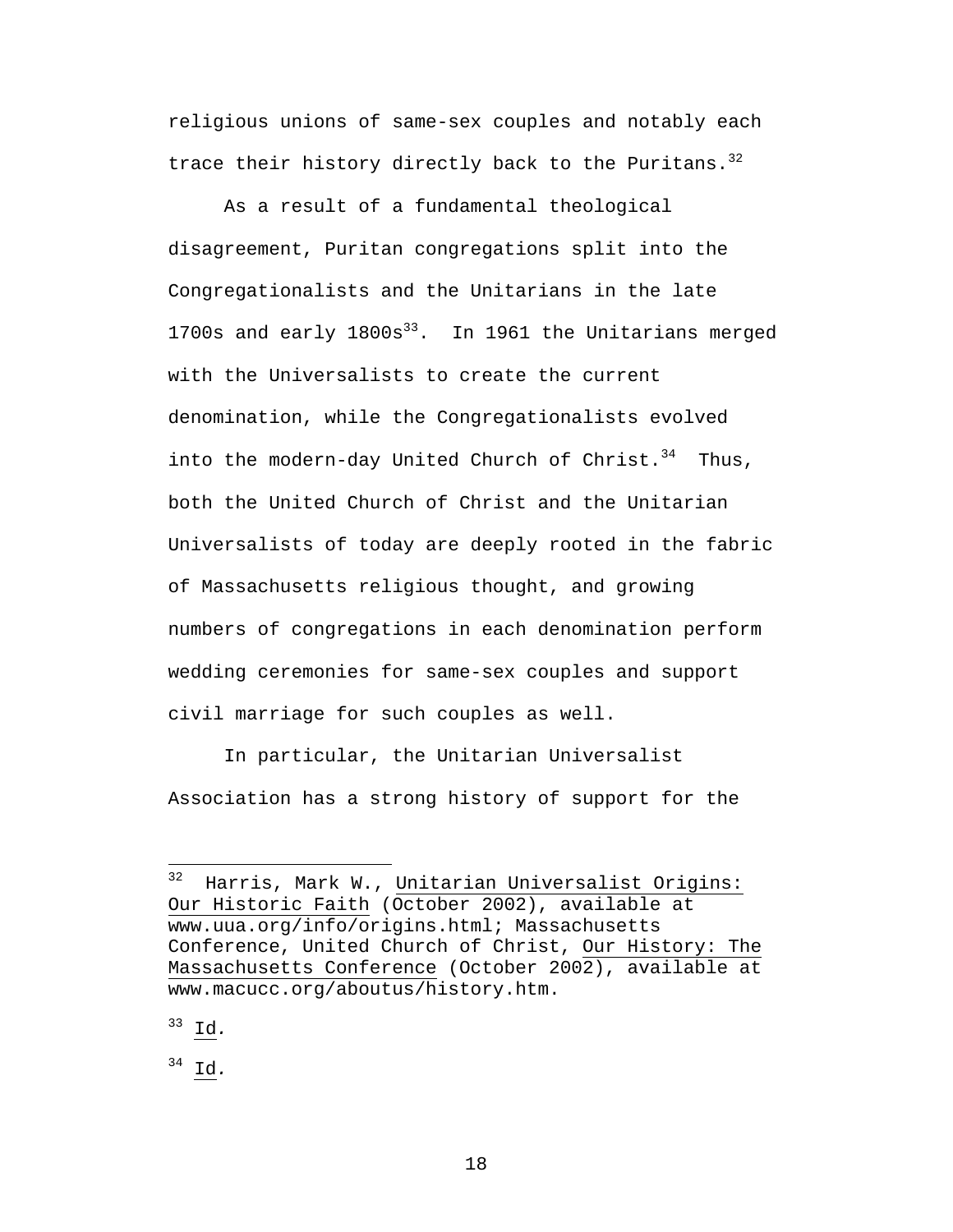rights of gay and lesbian people since at least 1970 when it passed its General Assembly Resolution to end Discrimination against Homosexuals and Bisexuals, through its 1996 adoption by the Board of Trustees of a resolution in Support of Same-Gender Marriage.<sup>35</sup> The Unitarian Universalist Association and its Welcoming Congregations<sup>36</sup> in Massachusetts perform weddings for same-sex couples and support the right of same-sex couples to obtain a civil marriage in Massachusetts.

Other faith traditions similarly support the right of same sex couples to marry. For example, the American Friends Service Committee ("AFSC") and other Quaker institutions have long supported civil marriage rights for same-sex couples "as a matter of civil rights, growing out of our testimony of equality." $37$ 

<sup>&</sup>lt;sup>35</sup> See Appendix 5; History of Unitarian Universalist Involvement in and Support of Bisexual, Gay, Lesbian and Transgender Issues at

www.uua.org/obgltc/resource/history.html (last visited on August 29, 2002), and General Assembly Resolutions.

<sup>36</sup> Id.

 $37$  See Appendix 6; American Friends Service Committee, Statement of the Board of the American Friends Service Committee Upon Filing and Amicus Brief in the State of Hawaii's in the Same Gender Marriage Case of Baehr v. Miike (Nov. 17, 1996), available at http://www.afsc.org/news/1998/stbdhi.htm.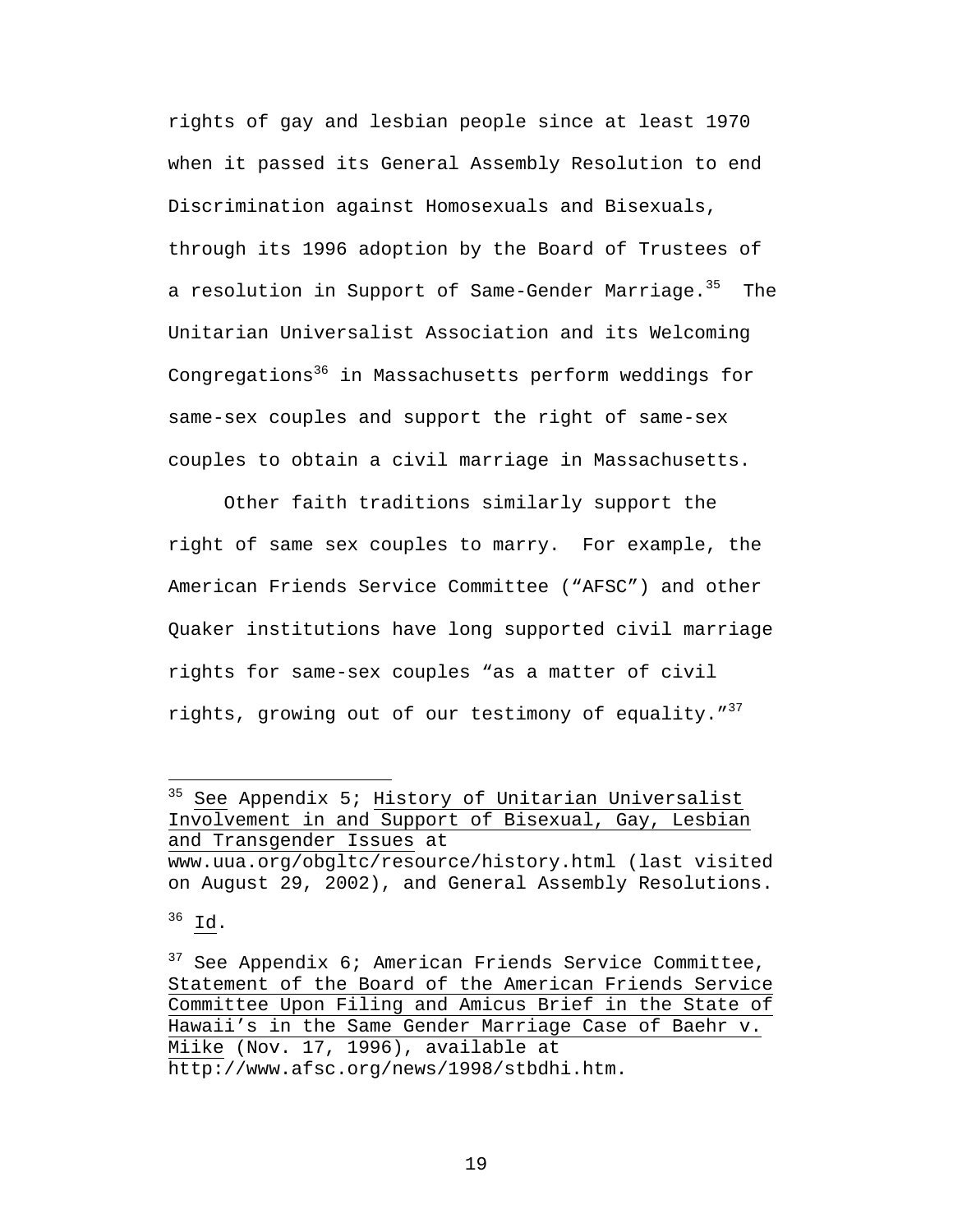Recognizing the distinction between civil marriage and religious rites, the Board of AFSC has made clear that decisions about religious ceremonies must be made "based on Spirit-led discernment within Friends meetings and churches," but has also issued a charge to Friends to "'help in the elimination of … discrimination and prejudice'" with regard to civil marriage.<sup>38</sup> The AFSC now supports the legal recognition of committed same-sex couples through civil marriage in Massachusetts.

The Reform Jewish movement also supports the right of same-sex couples to obtain civil marriages and perform wedding ceremonies within their faith traditions. In 1987 the Union of American Hebrew Congregations ("UAHC") affirmed its commitment to welcoming gay and lesbian couples in its congregations, and in 1993 expanded its support with a resolution supporting full equality under the law for gay and lesbian people, including legal recognition of gay and lesbian relationships.<sup>39</sup> In 1997 UAHC

 $38 \underline{Id}$ .

 $\overline{a}$ 

<sup>&</sup>lt;sup>39</sup> See Appendix 7; Union of American Hebrew Congregations General Assembly Resolution adopted October 29-November 2, 1997.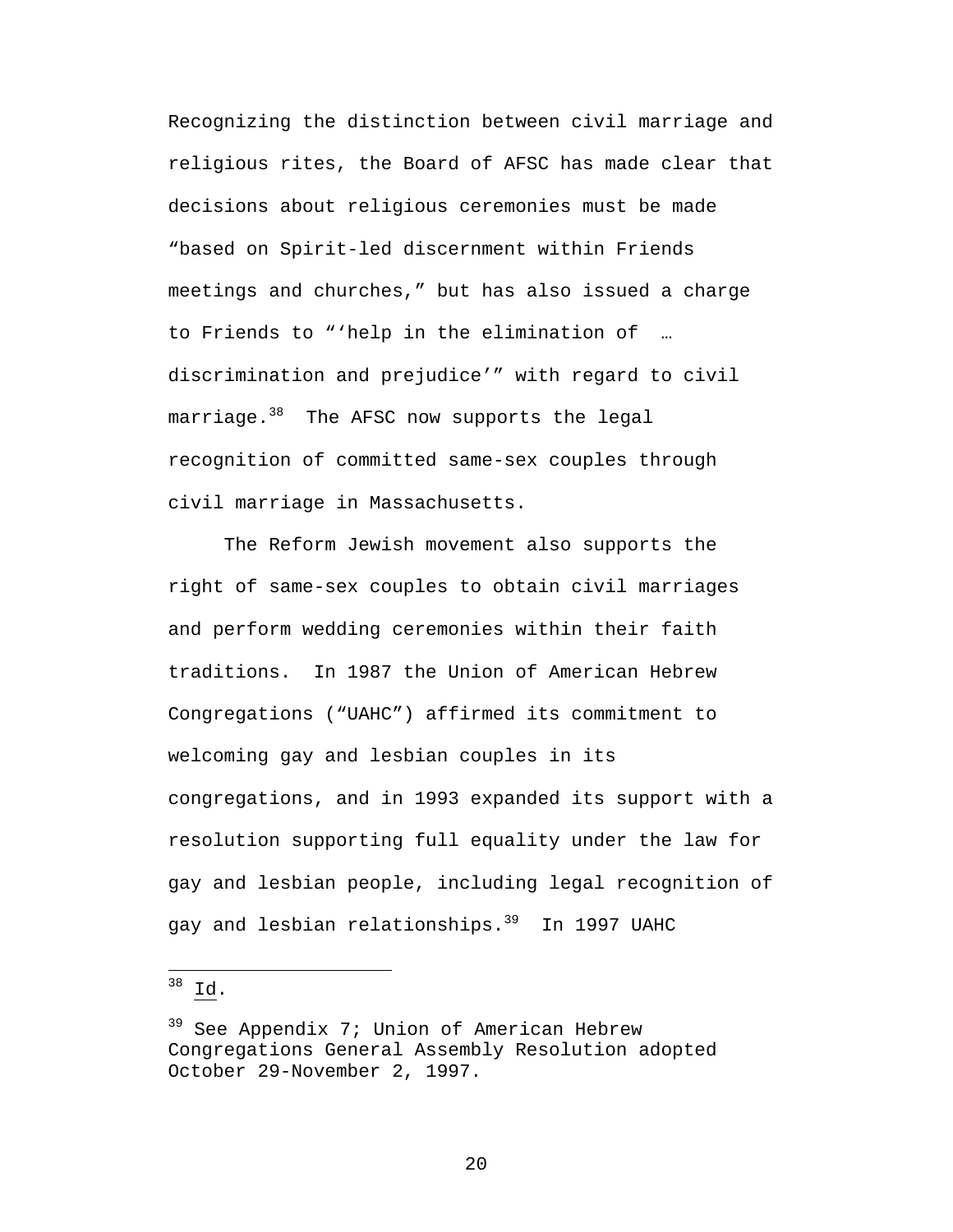specifically resolved to support secular efforts to promote legislation that would recognize civil marriage of same-sex couples.<sup>40</sup>

In addition, the Central Conference of American Rabbis ("CCAR") has fully integrated Jews of any sexual orientation into its ranks for over a decade, including the creation of special wedding ceremonies for same-sex couples. In 1996 CCAR passed a resolution which unequivocally supported the right of same-sex couples to share fully and equally in the rights of civil marriage, and which specifically pointed out that civil marriage was a question of civil law, completely distinct from rabbinic officiation at such marriages. $41$ 

Another of the *amici*, the Universal Fellowship of Metropolitan Community Churches ("UFMCC"), has specifically ministered to the needs of the gay, lesbian, bisexual and transgender Christian communities since its inception in 1968. UFMCC allows its members to obtain, and authorized clergy to

 $^{40}$  <u>Id</u>.

 $\overline{a}$ 

 $41$  See Appendix 8; Central Conference of American Rabbis, Resolution On Gay and Lesbian Marriage adopted by the 107th Annual Convention of CCAR, March 1996.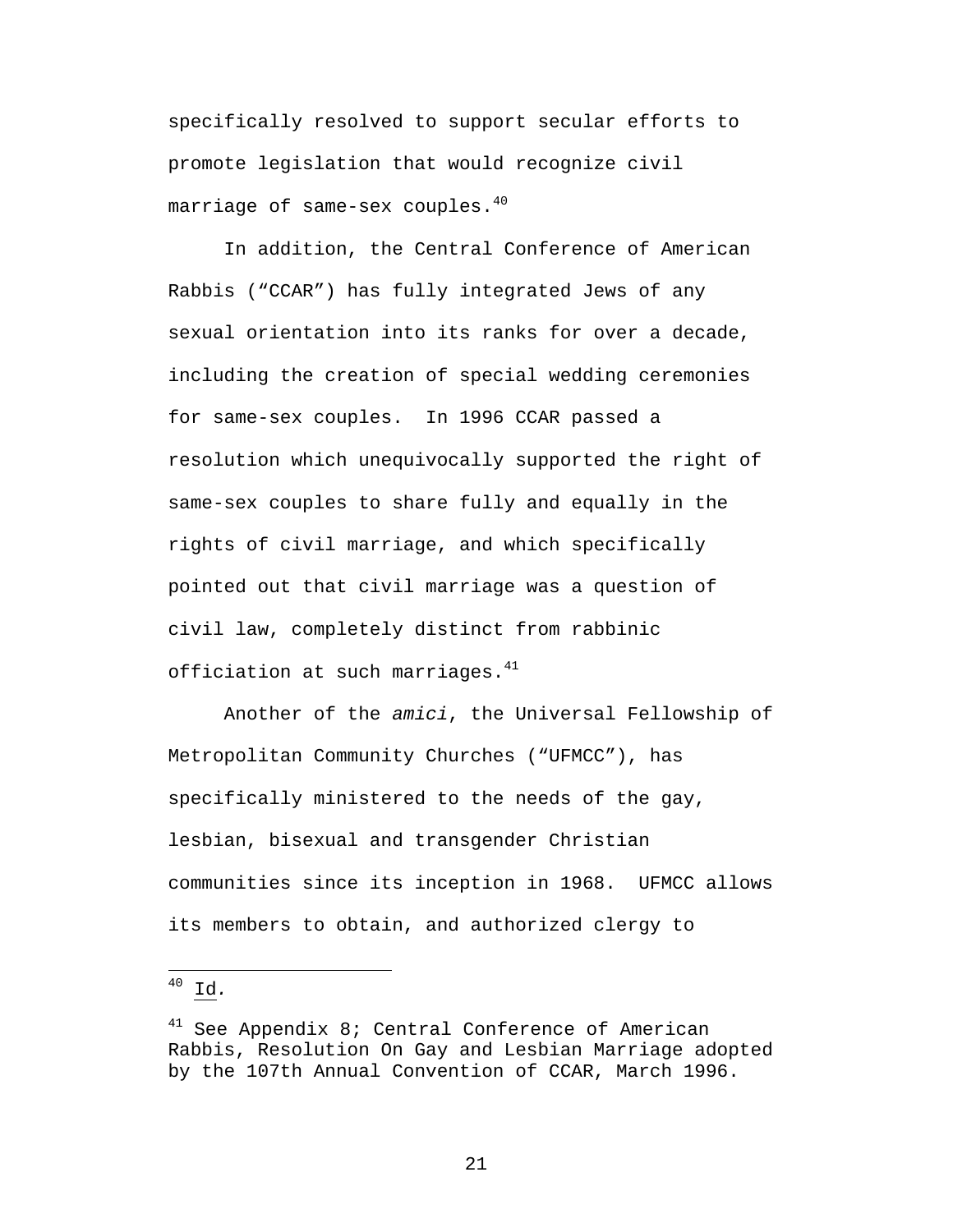perform, Holy Unions or the Rite of Holy Matrimony for same-sex couples. $42$  UFMCC acknowledges the separation of the religious rite of marriage from civil marriage and supports the ability of same-sex couples to obtain civil marriage licenses in Massachusetts.

In light of this diversity of religious opinion, the allusions to ecclesiastical law to justify the exclusion of same-sex couples from marriage by the Trial Court raise some important constitutional questions  $(R.A. 114).^{43}$  Reliance on any particular religious view as a reason for state action would provoke concerns under the Declaration of Rights.<sup>44</sup> In

 $42$  See Appendix 9; Bylaws of The Universal Fellowship of Metropolitan Community Churches, Article III, Section C pertaining to Rites of the Church, Effective July 2001 through December 2002, and Bylaws of The Universal Fellowship of Metropolitan Community Churches, Article III, Section C pertaining to Rites of the Church Bylaws effective January 2003

<sup>43</sup> Massachusetts marriage statutes were first enacted in colonial times, and "were derived from English common law, which, in turn, incorporated English ecclesiastical law. ... Accordingly, the statutes that derived from the common-law understanding of marriage as the union of a man and a woman should be interpreted consistent with that standard."

<sup>&</sup>lt;sup>44</sup> In addition to Art. 2, Art. 3 of the Declaration of Rights addresses religious freedom, stating: "all religious sects and denominations, demeaning themselves peaceably, and as good citizens of the commonwealth, shall be equally under the protection of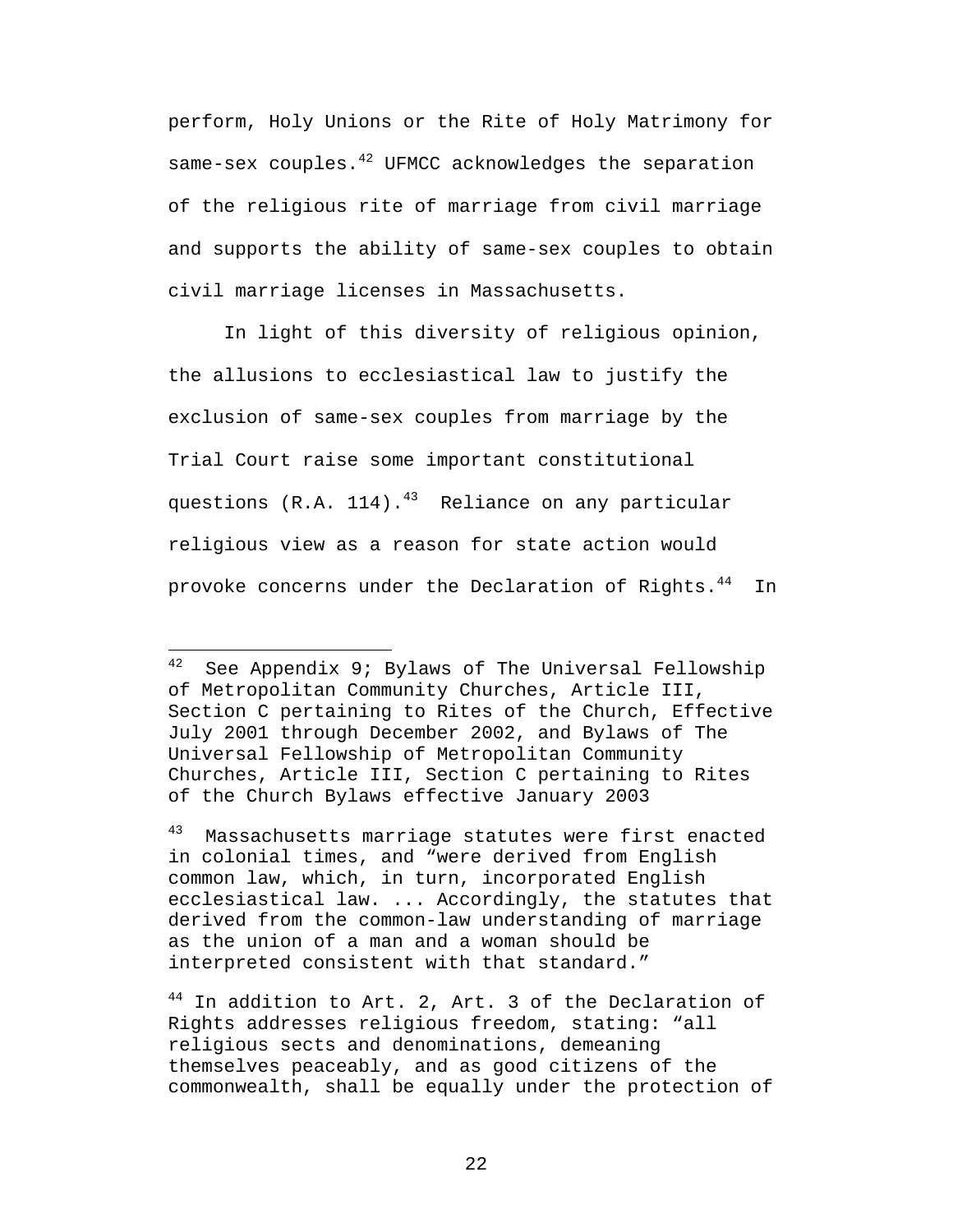Opinion of the Justices, 214 Mass. 599, 601 (1913), this Court held that the religion clauses of the Declaration of Rights "absolutely prohibit the enactment of any law establishing any particular religion . . . ." Thus, any reliance on church canons to further the exclusion of same-sex couples from marriage would elevate one religious view over all others.<sup>45</sup> Given the widespread support for marriage

 $\overline{a}$ 

the law; and no subordination of any one sect or denomination to another shall ever be established by law." Whether founded in personal religious belief or not, there is little doubt that the prohibition on marriage for same-sex couples correlates with the tenets of many of the dominant religions in the state. As clearly demonstrated supra, however, religious groups are by no means unanimous in their opposition to marriage for same-sex couples. Thus, construing the marriage statutes to incorporate a prohibition identical to that of the dominant faiths would raise serious constitutional questions, as it would appear to be an endorsement of the views of those dominant faiths. Comm. v. Joyce, 382 Mass. 222, 223 (1981) (statute must be construed, if fairly possible, so as to avoid not only the conclusion that it is unconstitutional, but also "grave doubts upon that score"). Such real or perceived endorsement by this Court would result in an understanding of the statute that would violate the ban on establishment of religion, which prohibits not only the creation of a state church, but also the incorporation of church doctrine in state law.

<sup>45</sup> Pielech v. Massasoit Greyhound, Inc., 423 Mass. 534, 540 (1996) ("A statute that prefers one or more religions over another violates the establishment clause."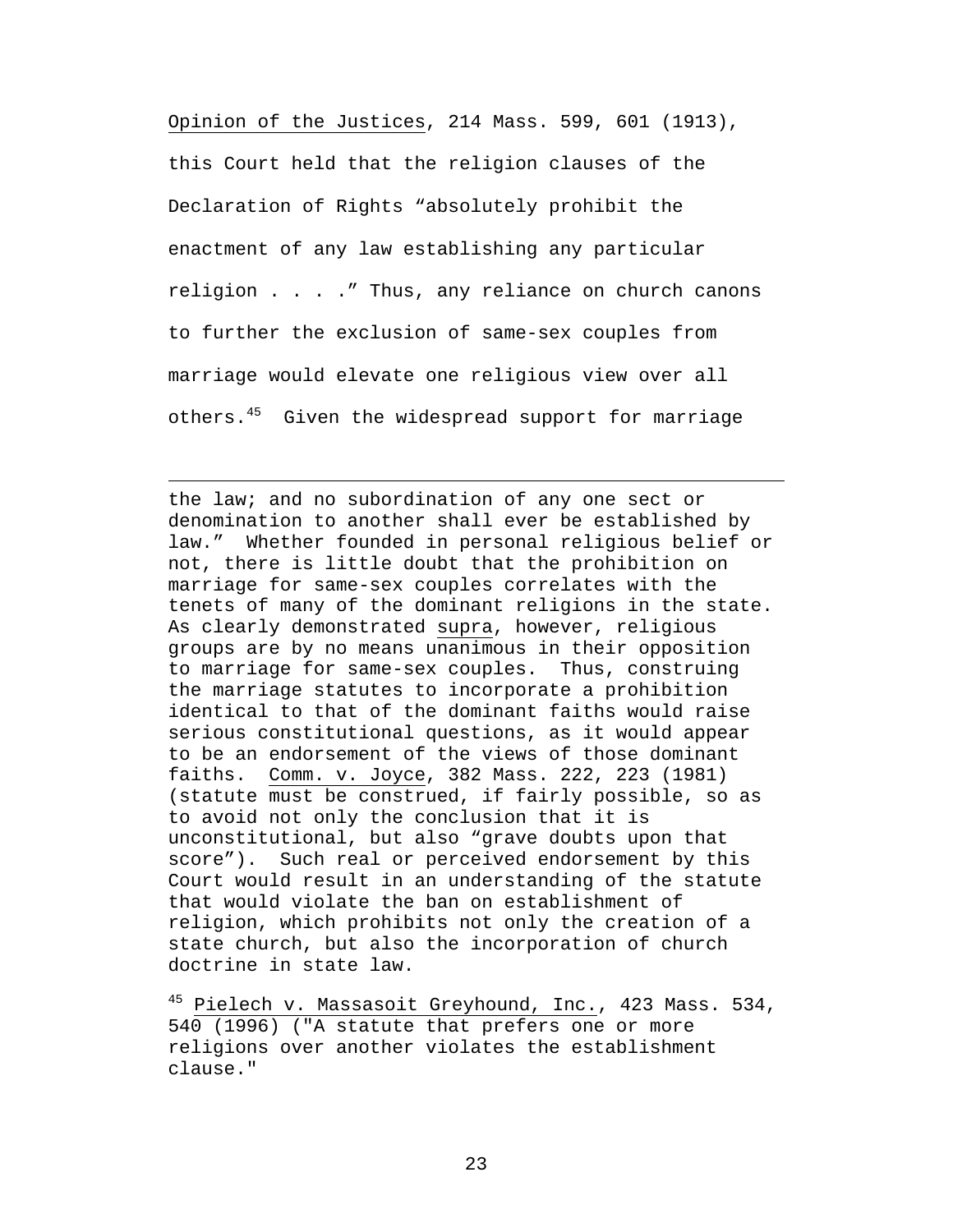for same-sex couples from communities of faith, enshrining one religious view as the basis for the state's interpretation of the civil marriage laws would be constitutionally impermissible.<sup>46</sup>

#### **CONCLUSION**

This case seeks to end the discriminatory exclusion of gay and lesbian couples from civil marriage. Recognizing the distinction between religious wedding ceremonies and civil marriage, *amici* seek to clarify that this Court's actions in ending the discrimination would be a positive, just change with regard to civil marriage, but would not in any way impact the autonomy of every faith tradition to set their own guidelines for performing religious marriage rites.

Religious organizations would certainly oppose any attempt by the Commonwealth to regulate their internal ritual practices or to interpret the laws of

 $\overline{a}$ 

<sup>&</sup>lt;sup>46</sup> Further, the fact that the ecclesiastical understanding of marriage has persisted unchallenged does not mean that it may continue to stand. See Colo v. Treasurer and Receiver General, 378 Mass. 550, 557 (1979) ("[T]he mere fact that a certain practice has gone unchallenged for a long period of time cannot alone immunize it from constitutional invalidity, 'even when that span of time covers our entire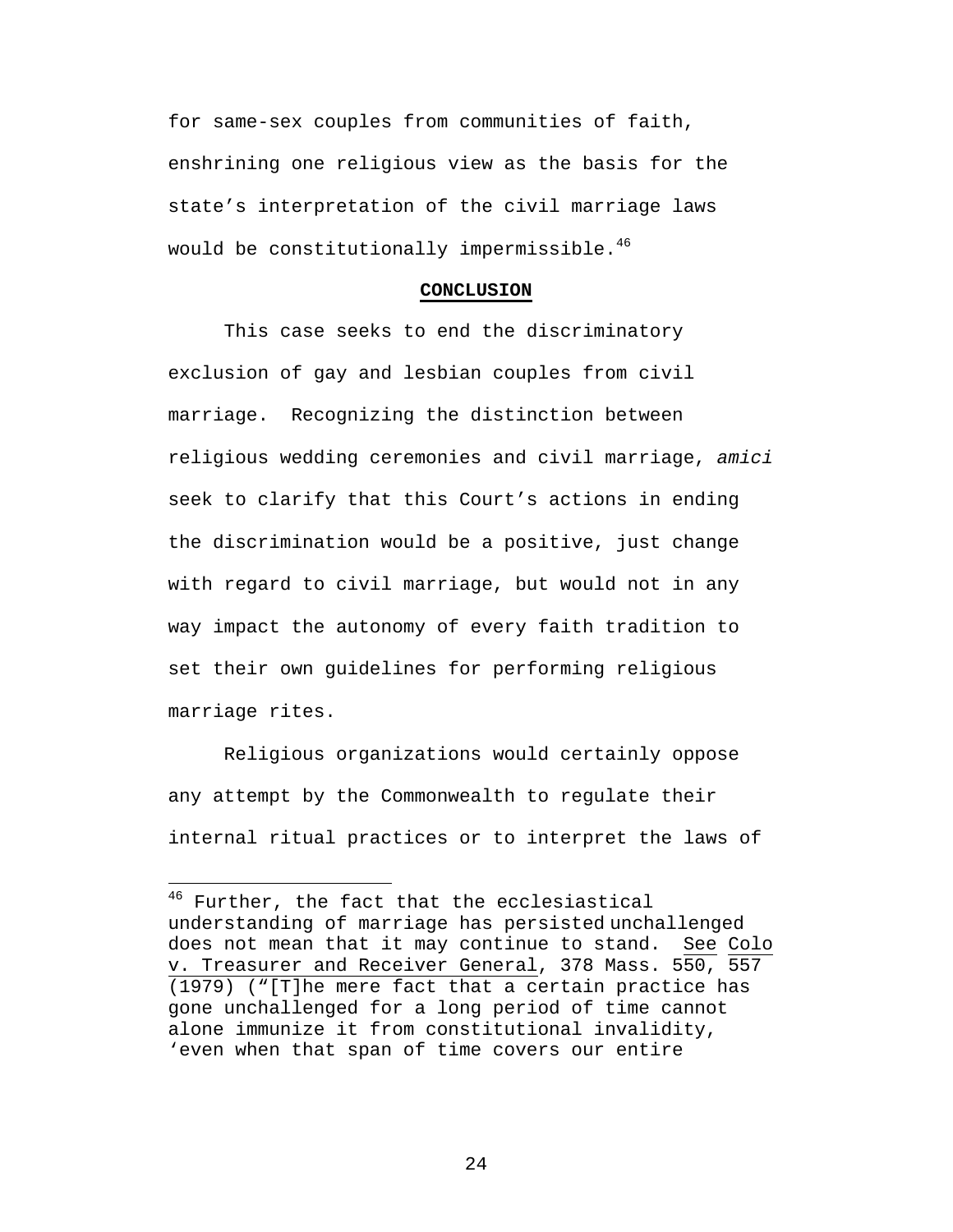the Commonwealth through the lens of any one particular religious tradition, whether that lens is the English ecclesiastic tradition, or some other single brand of religious belief, however widely held. The undersigned believe that the Commonwealth would do no harm to religious tradition or practice by recognizing civil marriage for same-sex couples and would support the Commonwealth's legal recognition of same-sex relationships through civil marriage.

national existence and indeed predates it.'")(citation omitted).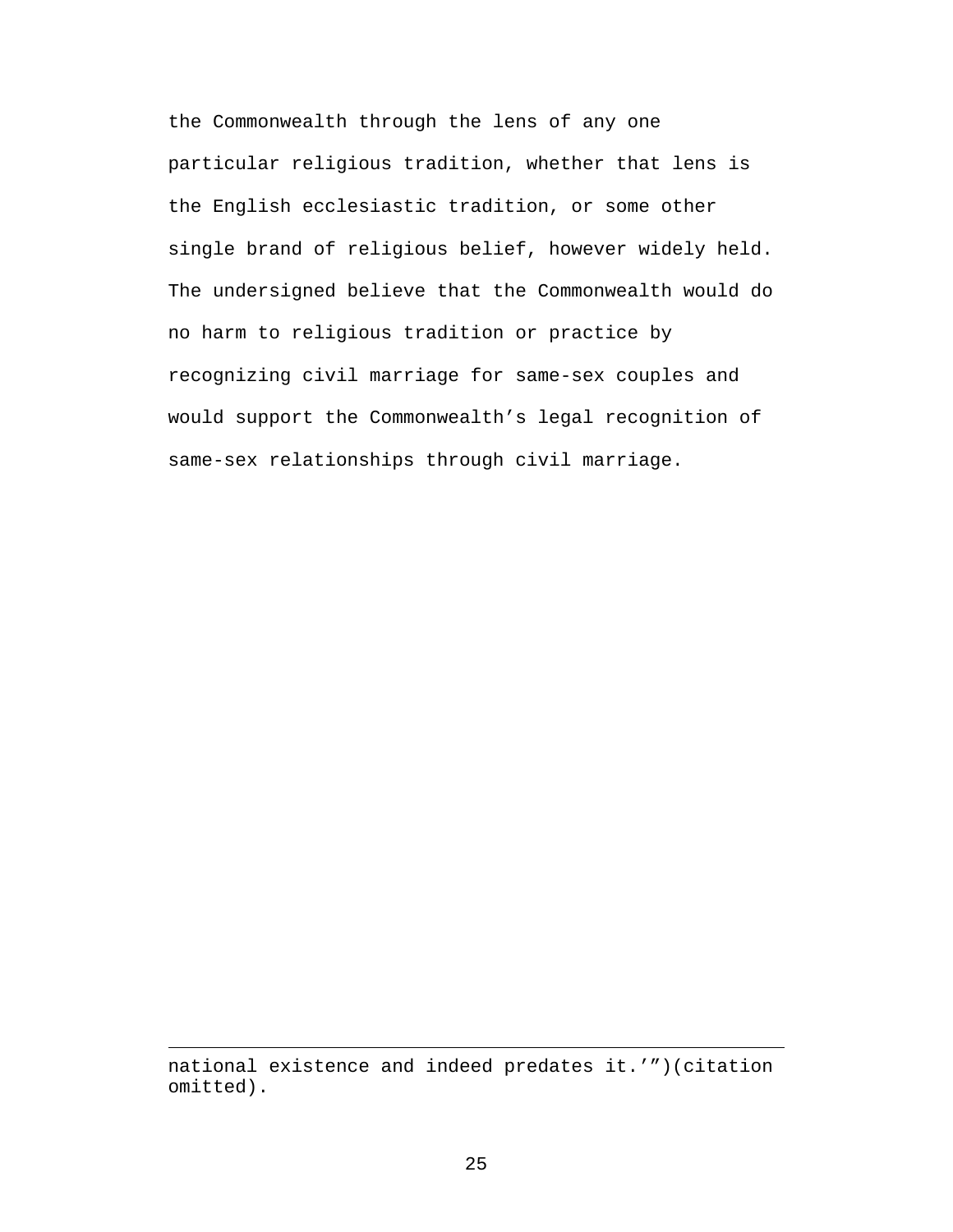Respectfully Submitted,

THE RELIGIOUS COALITION FOR THE FREEDOM TO MARRY, DIGNITYUSA, DIGNITY BOSTON, THE JEWISH RECONSTRUCTIONIST FEDERATION, KESHET, UNITARIAN UNIVERSALIST ASSOCIATION, UNITARIAN UNIVERSALIST MINISTERS ASSOCIATION MASSACHUSETTS BAY DISTRICT CHAPTER, UNITED CHURCH OF CHRIST COALITION FOR LGBT CONCERNS, UNITED FELLOWSHIP OF METROPOLITAN COMMUNITY CHURCHES, COVENANT OF THE GODDESS, CHURCH OF THE SACRED EARTH; A UNION OF PAGAN CONGREGATIONS, OTHER REPRESENTATIVES OF FAITH COMMUNITIES

By their attorneys,

\_\_\_\_\_\_\_\_\_\_\_\_\_\_\_\_\_\_\_\_\_\_\_\_

\_\_\_\_\_\_\_\_\_\_\_\_\_\_\_\_\_\_\_\_\_\_\_\_

Lisa Rae (BBO #648298) Kenneth Elmore(BBO #652155) PEABODY & ARNOLD LLP 50 Rowes Wharf Boston, Massachusetts 02110-3342 (617) 951-2100

Arthur Berney, Esquire Josephine Ross (BBO# 545705) BOSTON COLLEGE LAW SCHOOL 885 Centre Street Newton, Masschusetts 02459 (617) 552-0604

Dated this 8th day of November, 2002